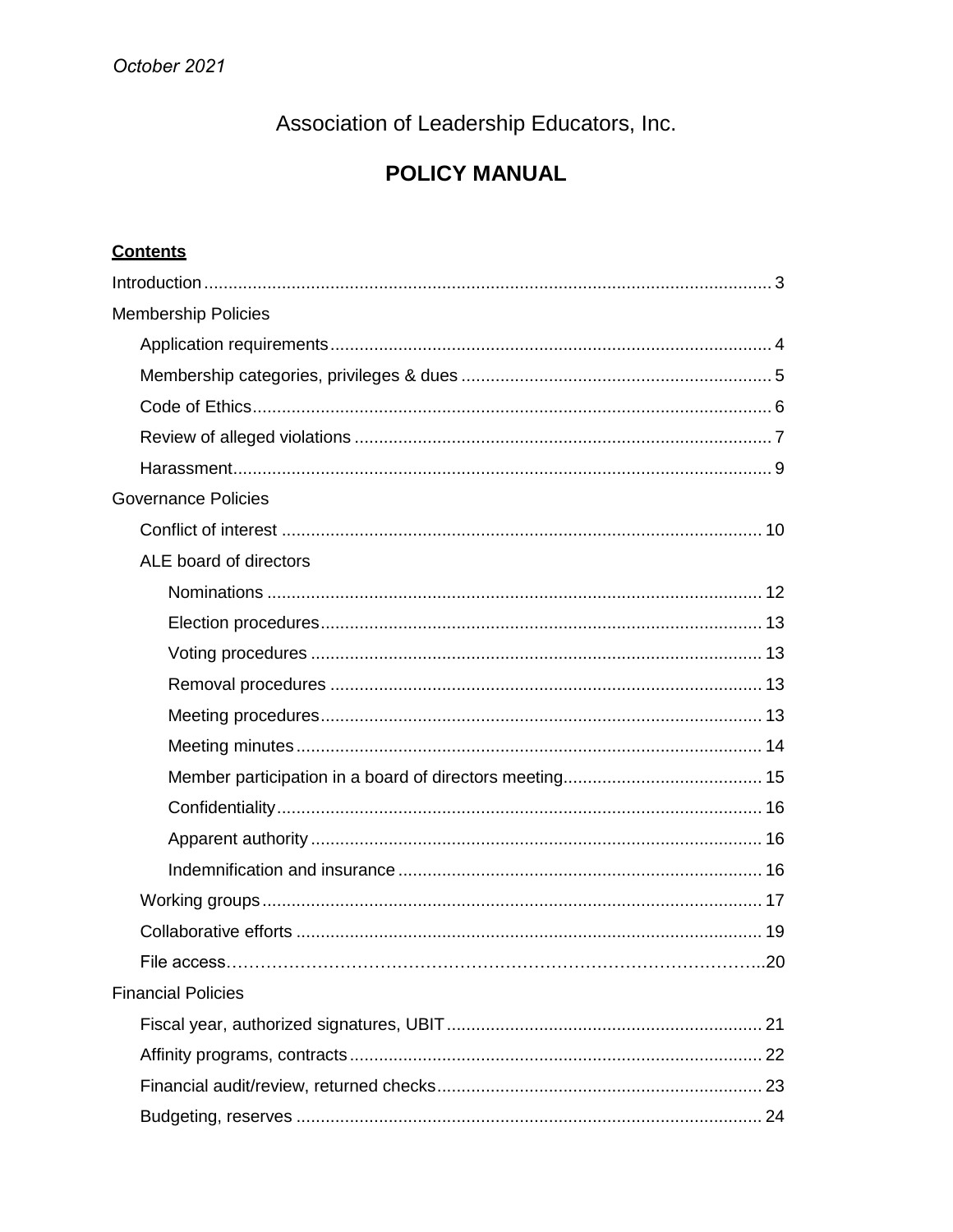| <b>Communications Policies</b> |
|--------------------------------|
|                                |
|                                |
|                                |
| Annual Conference Policies     |
|                                |
|                                |
|                                |
|                                |
|                                |
|                                |
| Other policies                 |
|                                |
|                                |
| <b>Compliance Policies</b>     |
|                                |
|                                |
|                                |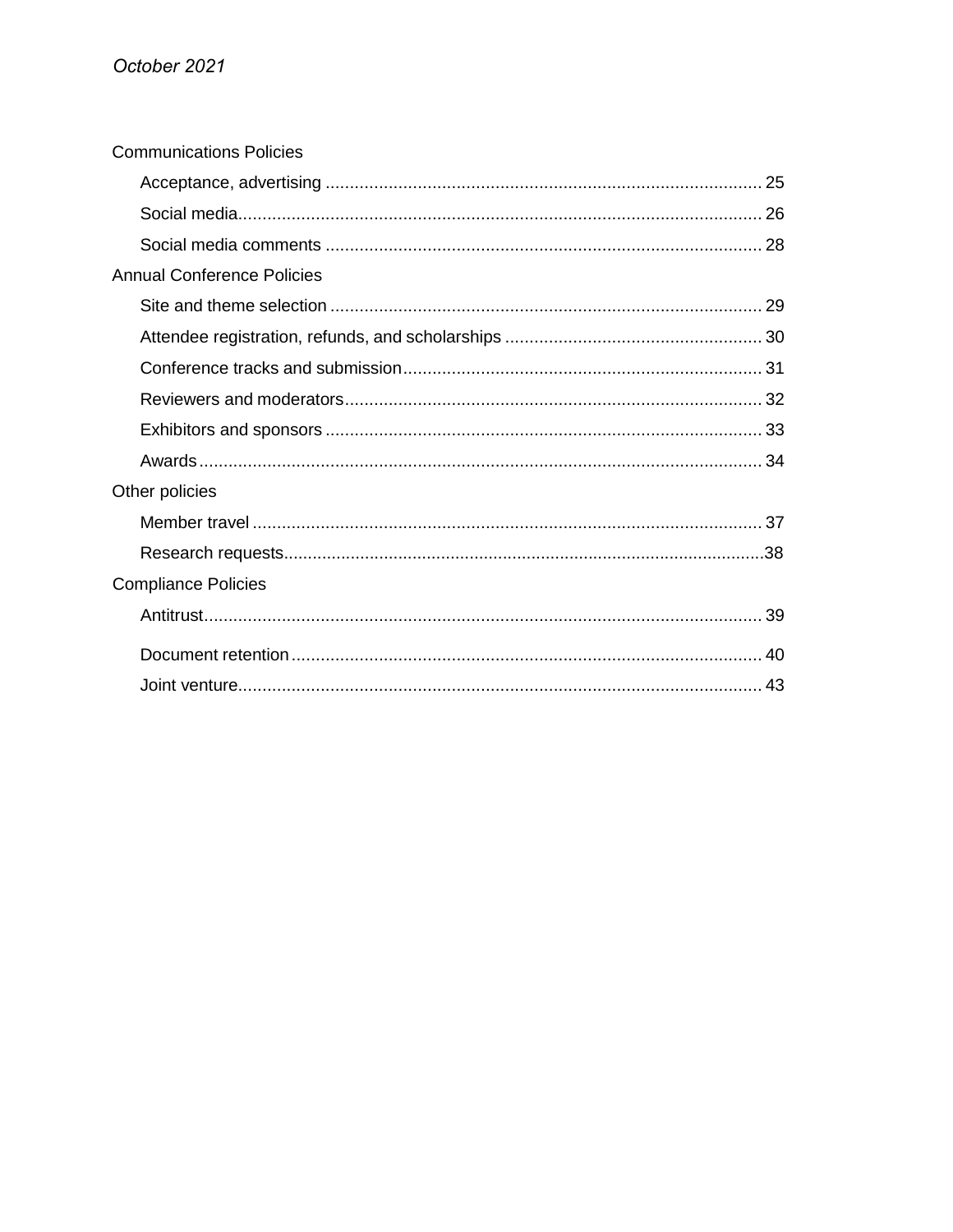# Association of Leadership Educators Policy Manual

This manual serves as a guide for the officers, directors, working group leaders, members and staff of Association of Leadership Educators (ALE). While the intent is for this manual to be as comprehensive as possible, it is not possible to anticipate every situation that may arise in the conduct of the association's business and in service to members or to provide information that answers every question. In addition, circumstances will undoubtedly require that policies need to be added or removed from this manual or modified within it from time to time. Accordingly, it is the responsibility of the board of directors to ensure this manual is kept up-to-date and made available to assist in the implementation of the programs of ALE, consistent with these policies so long as they do not conflict with the bylaws. In the event of a conflict, the bylaws will prevail.

ALE is an Ohio non-stock corporation. As such, to the best of the association's ability, policies herein shall comply with applicable Ohio statutes and U.S. law.

ALE holds 501(c)(3) nonprofit status, granted by the U.S. Internal Revenue Service. As such, to the best of the association's ability, policies herein shall remain consistent with the association's original declaration of sources of support, purposes, character and method of operation. In the event of relevant changes, ALE shall notify the Internal Revenue Service as required through the annual filing of Form 990 or Form 990-EZ, Return of Organization Exempt from Income Tax. Deviations from the association's original intents may result in the loss of its nonprofit status.

## ALE Vision

The Association of Leadership Educators' vision is to set the standard for Leadership Education. ALE will be the leading resource for the exchange and development of quality ideas, scholarship, and practice that impacts the field of Leadership Education. ALE establishes the bridge between research and practice in Leadership Education through an inclusive and engaging community of dynamic leadership educators, committed to consistently growing, thriving, and advancing the field of Leadership Education.

#### ALE Mission

The mission of the Association of Leadership Educators, Inc., is to strengthen and sustain the expertise of professional leadership educators.

#### ALE Statement on Diversity, Equity & Inclusion

The Association of Leadership Educators believes that leadership can be learned and practiced by anyone. Therefore, ALE should be a place for leadership learners and educators, regardless of race, ethnicity, national origin, religious belief, sexual orientation, age, class, ability status, political ideology, socio-economic status, marital status, veteran status, gender, and gender expression. We believe that a diverse membership is best represented by a diverse board of directors, that diverse practitioners and scholars can be found in a variety of settings, and that the work of diversity, equity, and inclusion intersects with the work of leadership education.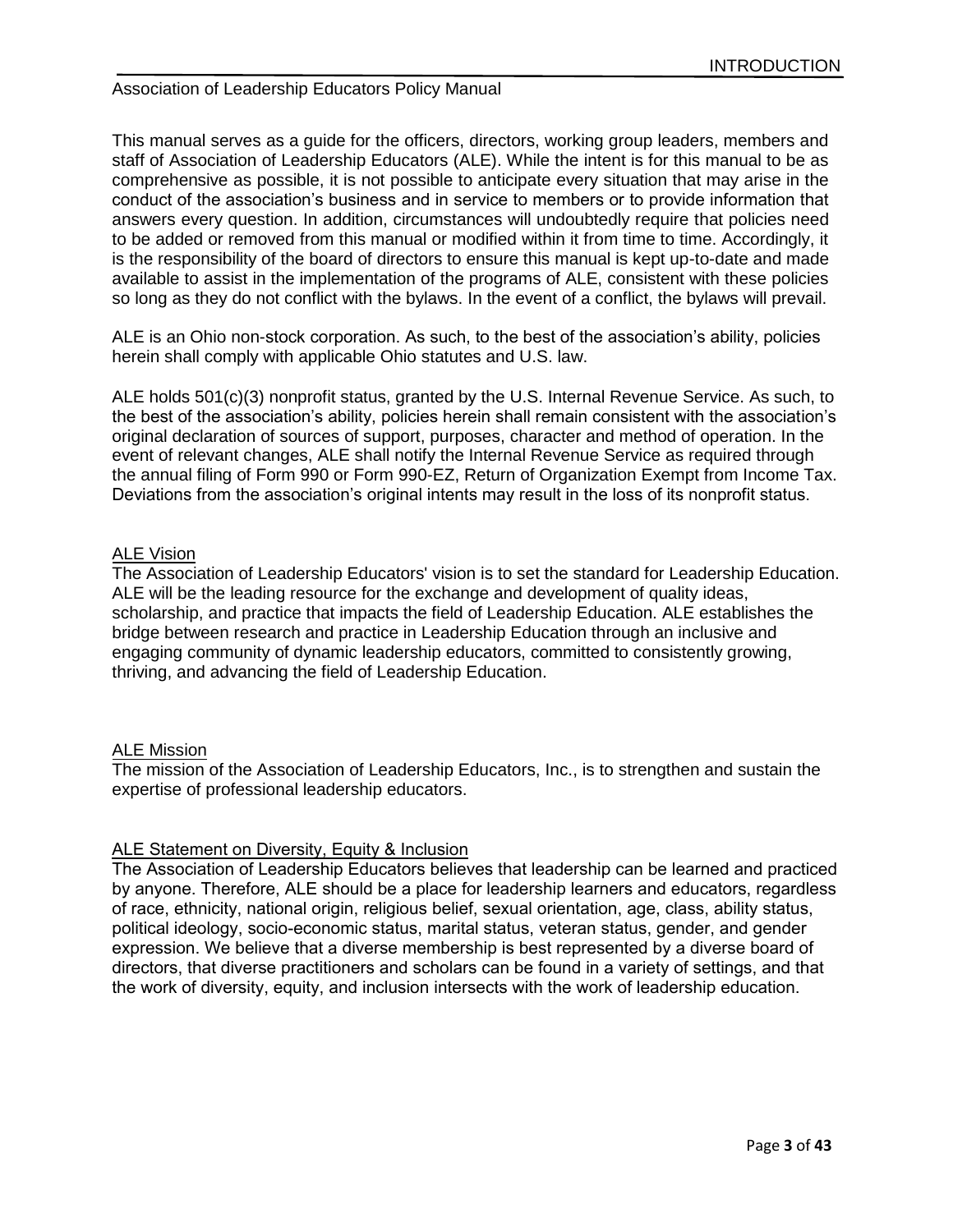Individuals interested in membership in Association of Leadership Educators (ALE) shall be provided upon request, including but not limited to request via ALE's website, with an official membership application. This application may be revised from time to time and shall be updated annually with appropriate tax deductibility information.

Each applicant must complete the official membership application in full and remit it with applicable dues at the amount coinciding with the type of membership sought and as set forth at the time of application. In submitting the application with payment, the applicant acknowledges understanding of and makes commitment to adhere to the ALE bylaws and Code of Ethics and the policies specified in this Manual.

Membership applies to an individual person. Multiple individuals from the same institution/ company may be members of ALE concurrently. Such multiple representation within ALE is encouraged to enrich both ALE and the institution/company represented.

Each individual submitting a completed membership application with payment shall automatically be granted membership and be added to the active roster of members for the period of one year or three years, depending on the membership payment option selected, from submission. Memberships require renewal at the end of each membership period with remittance of dues at the amount set forth at the time of renewal. Submission of renewal dues serves as continued acknowledgement of understanding of and commitment to adhere to the ALE bylaws and Code of Ethics and the policies specified in this Manual.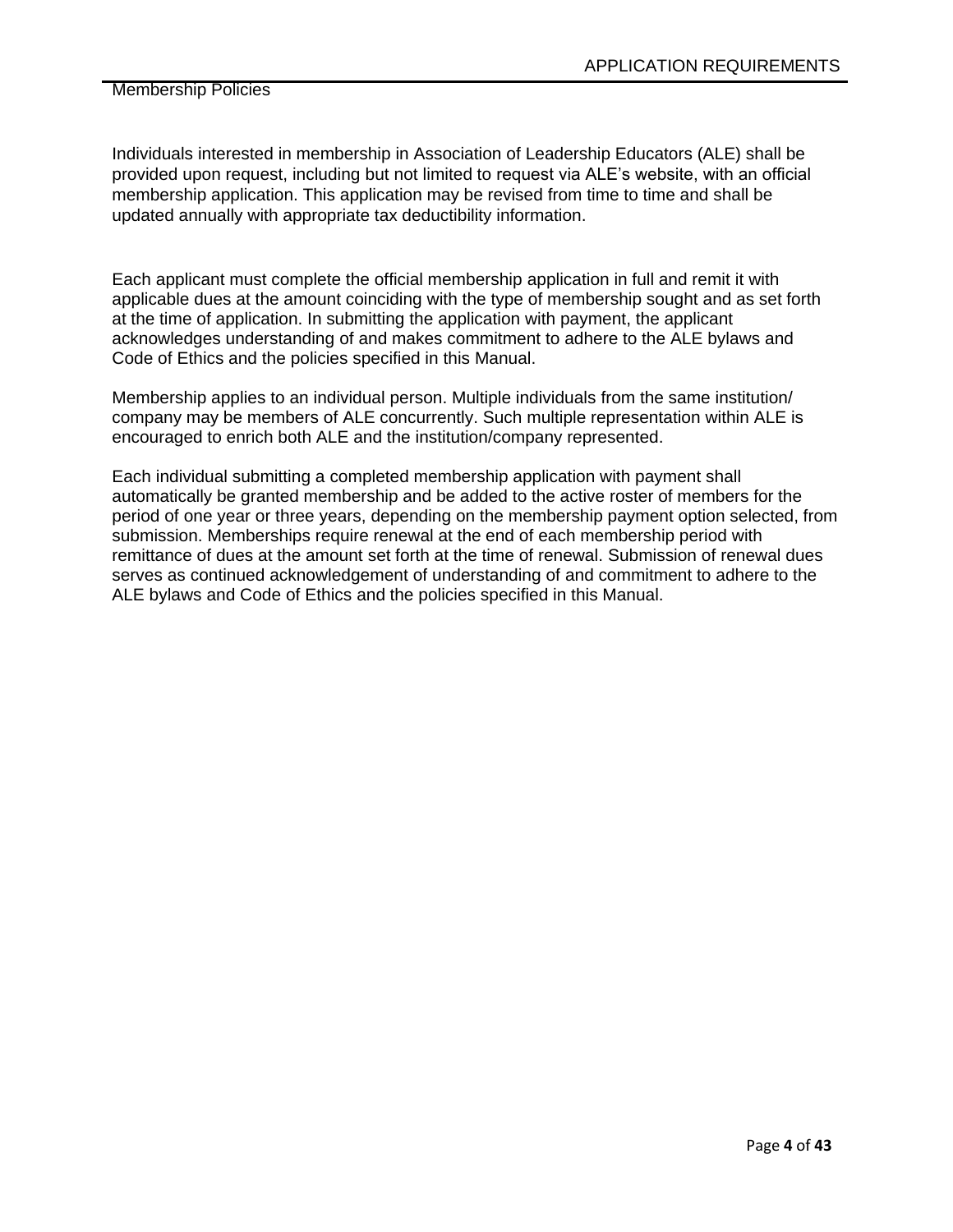# Categories of Membership

Regular – educators, practitioners, and others with professional interest in leadership education.

Student – those individuals currently enrolled in undergraduate or graduate programs.

## Membership Privileges

All members are eligible to submit papers to, review submissions for and attend the ALE Annual Conference. Additionally, all members may serve on working groups, volunteer to complete Annual Conference tasks and provide other association-related support. All members may nominate themselves and colleagues for awards and members for leadership positions.

Additionally, privileges of membership include service as working group chairs and vice-chairs, service on the board of directors in accordance with related policies outlined in this manual, and the right to vote on association matters.

## **Dues**

Each individual member of ALE, regardless of category of membership, must pay annual dues. A discounted annual rate is available for members choosing to pay for three years of membership at once. The dues amount for Student members will be at discounted amounts from that of Regular members; all dues rates shall be set by a 2/3 majority vote of the board of directors. *(Refer to ALE Bylaws, Article IV)*

Membership dues are non-refundable and non-transferable.

# Financial Hardship

Members experiencing financial hardship are encouraged to reach out to the ALE President or immediate Past-President if they would like to request short-term modifications to their membership dues or conference registration. The President and immediate Past-President, on behalf of the board, will consider such requests as they are received and determine whether accommodations can be made.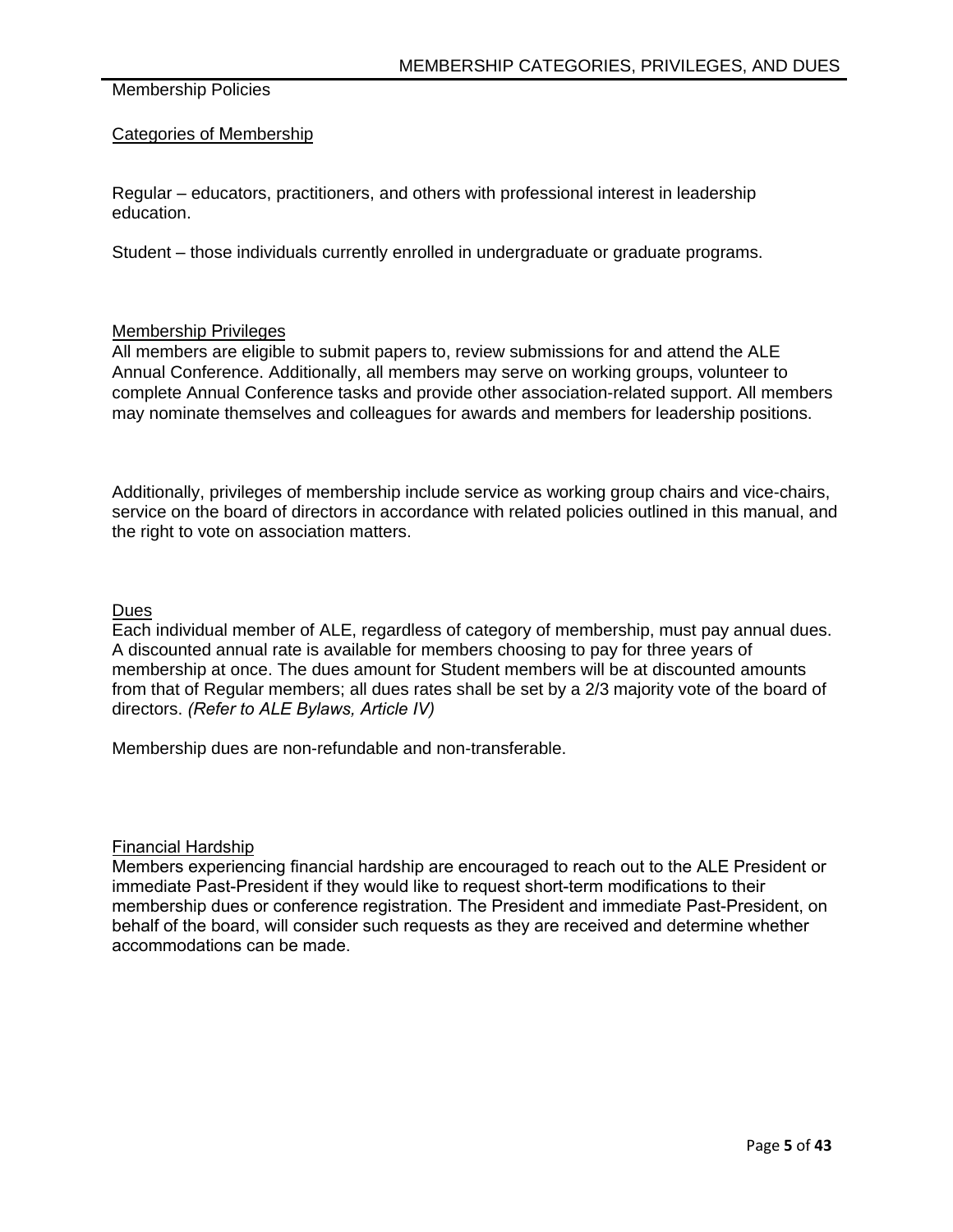## Association of Leadership Educators Code of Ethics

The Association of Leadership Educators depends on cooperation, involvement, and leadership from its members. As such, ALE members adhere to high ethical standards when interacting with others in the association, participating in ALE activities, and assuming official roles. Members also abide by the rules and policies pertaining to the specific ALE activities in which they engage.

Additionally, members agree to abide by policies outlined in the Association of Leadership Educators Policy Manual and these standards of conduct when acting in official associational roles and participating in ALE-sponsored activities:

- Members who receive or handle ALE funds provide a true accounting of the money and/or property entrusted to them and do no steal or misappropriate ALE resources or circumvent ALE financial policies.
- Members acting in official ALE roles do not receive compensation, gifts, or other special considerations in return for the promise of ALE business.
- Members maintain the integrity of confidential deliberations, activities, and roles where applicable, including but not limited to those of the board of directors, working groups, task forces, and review panels.
- Members do not make public statements of any kind about ALE or its members (individually or collectively) that are false, deceptive, misleading, or fraudulent, either because of what they state, convey, suggest or because of what they omit.
- Members do not engage in activities that are detrimental to the association.
- ALE members do not file or encourage the filing of ethics complaints that are frivolous and are intended to harm the alleged violator.
- Members do not engage in activities which disparage or disadvantage individuals based on race, ethnicity, national origin, religious belief, sexual orientation, age, class, ability status, political ideology, socio-economic status, marital status, veteran status, gender, and gender expression.

All members have an obligation to be familiar with this Code of Ethics and the policies and standards referenced in this manual. Lack of awareness or misunderstanding of an ethical standard or policy is not, in itself, a defense against unethical conduct. Members are subject to review and potential action against their membership status and/or benefits when violations of this Code or association policies are alleged.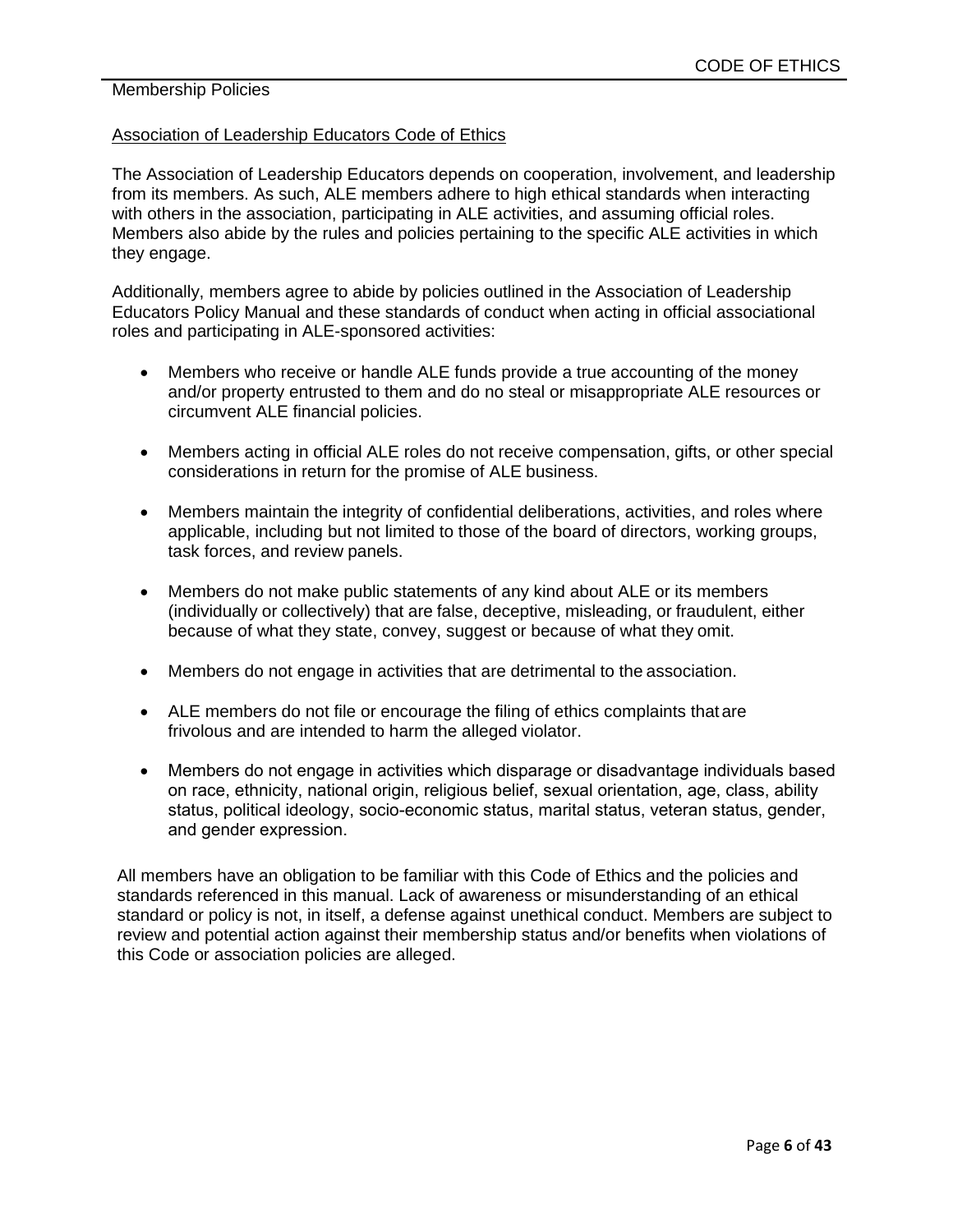#### Review Process for Alleged Code of Ethics and Policy Violations

Complaints of alleged violations of the ALE Code of Ethics or ALE policies must be submitted in writing to the ALE board of directors.

The board of directors will refer the complaint to the Executive Committee or an Ethics Working Group assembled for this purpose [the "Reviewing Body"]. The Reviewing Body may contact the filer of the complaint if additional information or answers to clarifying questions are needed.

The Reviewing Body will inform, in writing, the member against which the complaint was made of the alleged Code of Ethics or policy violation(s) and provide that member 21 (twenty-one) days to respond to the allegations.

The member against which the complaint was made will supply written response to the complaint within 21 (twenty-one) days of the communication from the Reviewing Body. In addition, the member may request appearance before the Reviewing Body (in-person or via electronic/telephonic means) to discuss his/her response.

The Reviewing Body may request appearance by the member against which the complaint was made (in person or via electronic/telephonic means) to gather additional information or clarify any remaining questions.

Within 21 (twenty-one) days of the receipt of the member's response or the date of the meeting with the member (whichever occurs last), the Reviewing Body will provide to the board of directors a written report that will determine if a violation of the Code of Ethics or ALE policy occurred.

The board of directors will, at its next regular meeting or at a special meeting called if so warranted, review and take action to accept or reject the report of the Reviewing Body.

If the board of directors accepts a report from the Reviewing Body that finds a violation of the Code of Ethics or ALE policy, the board will deliberate and determine what sanction will occur as a result of the violation. Sanctions may include:

- Written, private reprimand
- Termination of membership

If, during the course of membership tenure, a member receives two (2) written, private reprimands regarding violations of the ALE Code of Ethics or policies, upon a finding of violation for a third time, the board imposed sanction will be termination of membership.

The board of directors will provide written notice of its decision to the member against which the complaint was made within five (5) business days of the meeting at which the decision was made. The member has 14 (fourteen) days from the date of the board's notice to appeal the decision and supply additional information is support of his/her position.

The board of directors will, at its next regular meeting or at a special meeting called if so warranted, hear the member's appeal and review additional information provided (in writing, in person, or via electronic/telephonic means). Except in the case of termination of membership, the decision of the board at this meeting is final.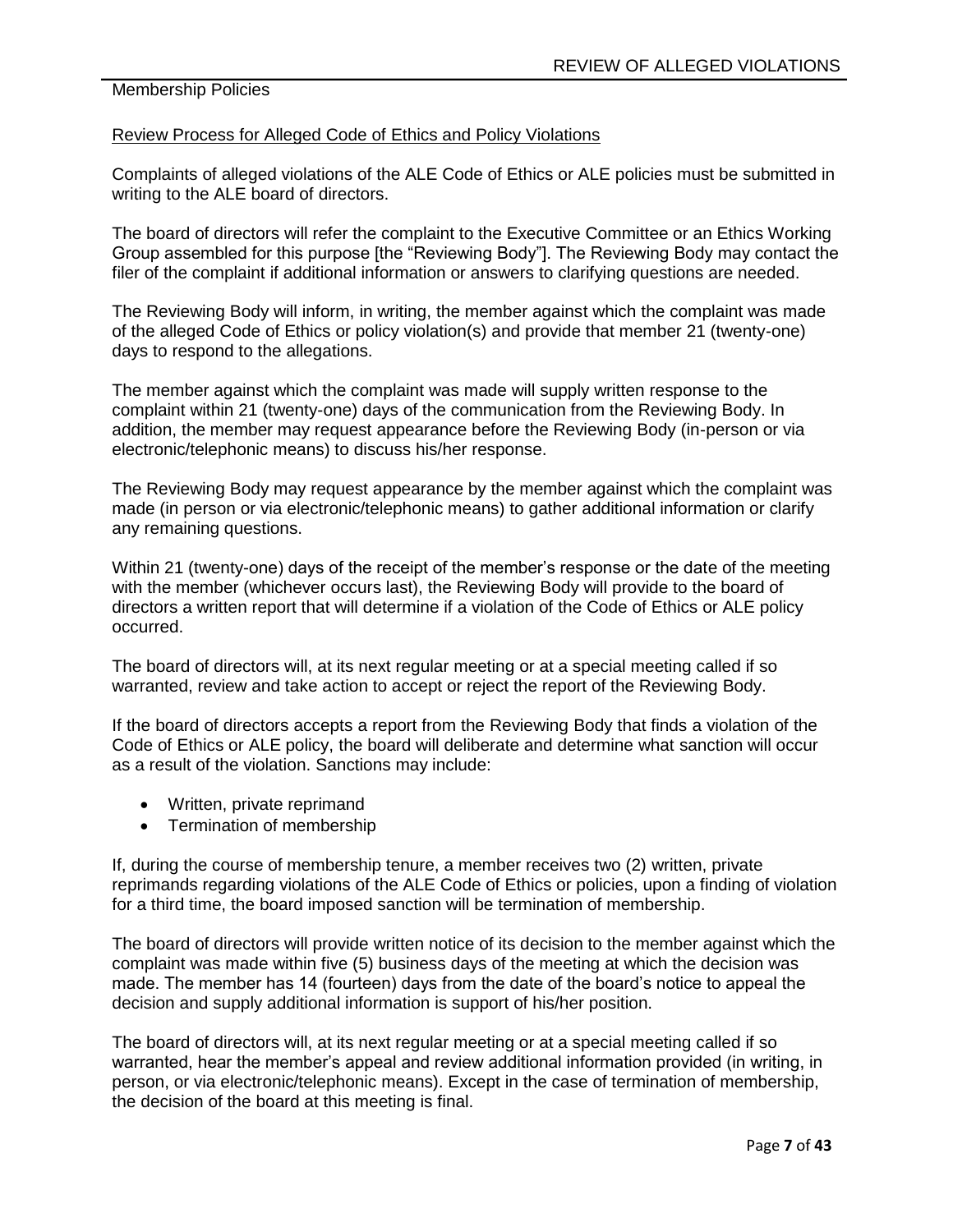In the case of termination of membership, if the board upholds such a decision after initial appeal, the member has the right to appeal to a meeting of the general membership. In such cases, notice of the determined Code of Ethics or policy violation and sanction as well as a written statement from the member outlining his/her basis for appeal will be provided to all current members in advance of the meeting. The majority vote of the members present at the membership meeting (which can be held in person or via electronic/telephonic means) will determine if termination of membership will be upheld or if the appeal will be granted. The decision made by majority vote of members present will be final.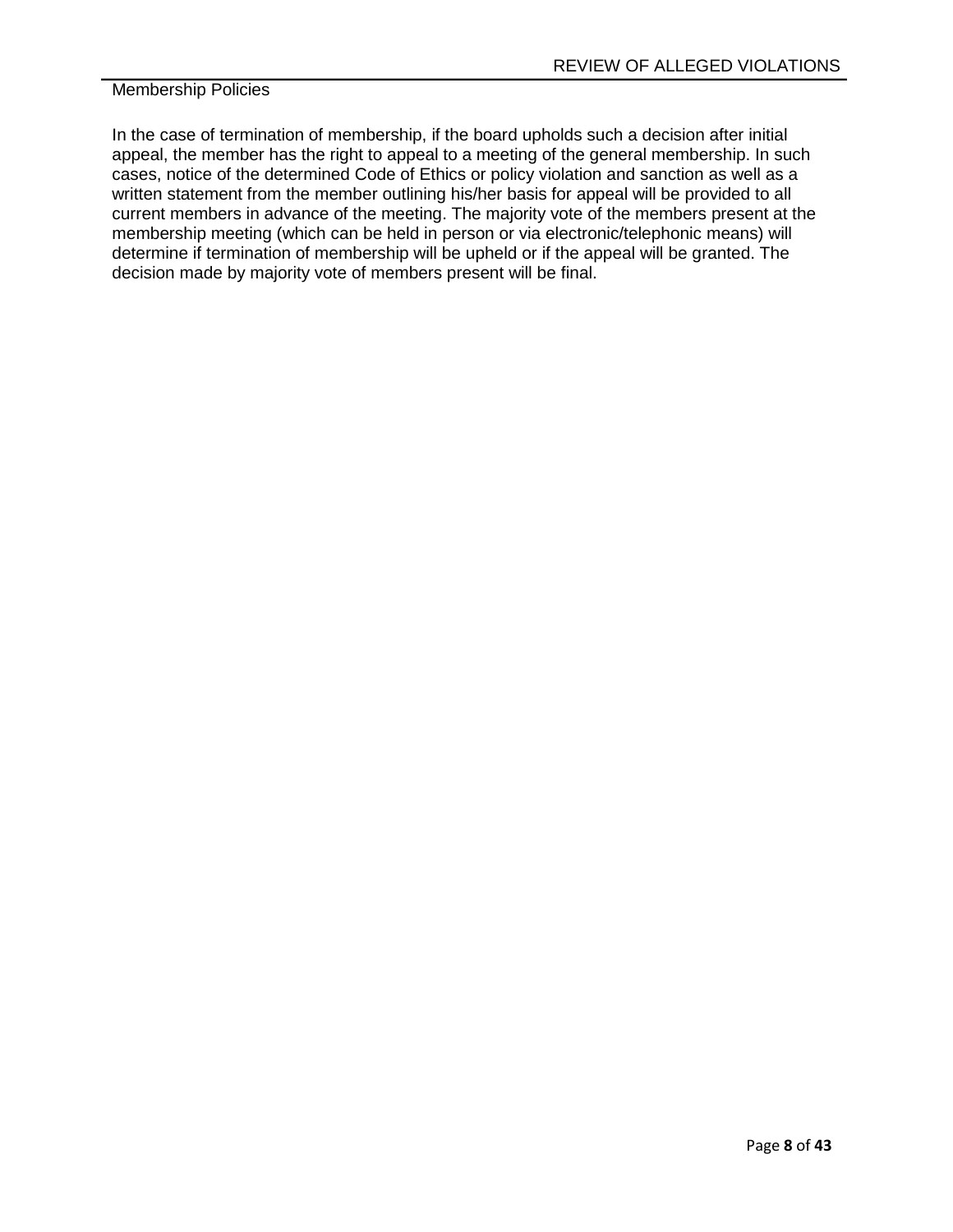Association of Leadership Educators (ALE) members and employees have the right to a participation and work environment free from any type of discrimination, including but not limited to freedom from sexual, ethnic or racial harassment or any other type of derogatory or objectionable conduct. At ALE-sanctioned activities, the association prohibits harassment of or by its employees and members in any form whether from co-employees, members, vendors or guests.

With respect to sexual harassment, ALE prohibits unwelcomed sexual advances, requests for sexual favors, and all other verbal or physical conduct of a sexual or otherwise offensive nature in which:

- Submission to such conduct is made either explicitly or implicitly a term or condition of employment or participation
- Submission to or rejection of such conduct is used as the basis for decisions affecting an individual's employment or participation
- Such conduct has the purpose or effect of creating an intimidating, hostile or offensive environment

Examples of types of conduct expressly prohibited by this policy include, but are not limited to:

- Unwanted or offensive comments, slurs, jokes, written or electronic communications, or voicemail or text messages regarding race, ethnicity, gender, sexual orientation, age, disability, or any other legally protected status
- Foul or obscene language
- Sexually oriented or explicit remarks, including written or verbal references to sexual conduct, gossip regarding one's sexual preferences, activities, deficiencies or prowess
- Questions about one's sex life or experiences
- Repeated unwelcomed sexual flirtations or repeated unwelcomed requests for dates
- Suggestive or sexually explicit posters, calendars, photographs, graffiti or cartoons
- Inappropriate touching, such as rubbing or massaging someone's neck or shoulders, stroking someone's hair, brushing against another's body, grabbing, groping, kissing or fondling
- Leering, staring, stalking

Harassment complaints should be reported to the president or vice president immediately. Upon receiving a complaint of harassment, ALE will conduct a thorough and objective investigation in accordance with the review policy outlined in this manual. In determining whether the alleged conduct constitutes harassment, the totality of the circumstances, the nature of the harassment, and the context in which the alleged incidents occurred will be investigated. If the investigation confirms the allegation, prompt and appropriate action will be taken. Such action may include termination of membership or employment with ALE.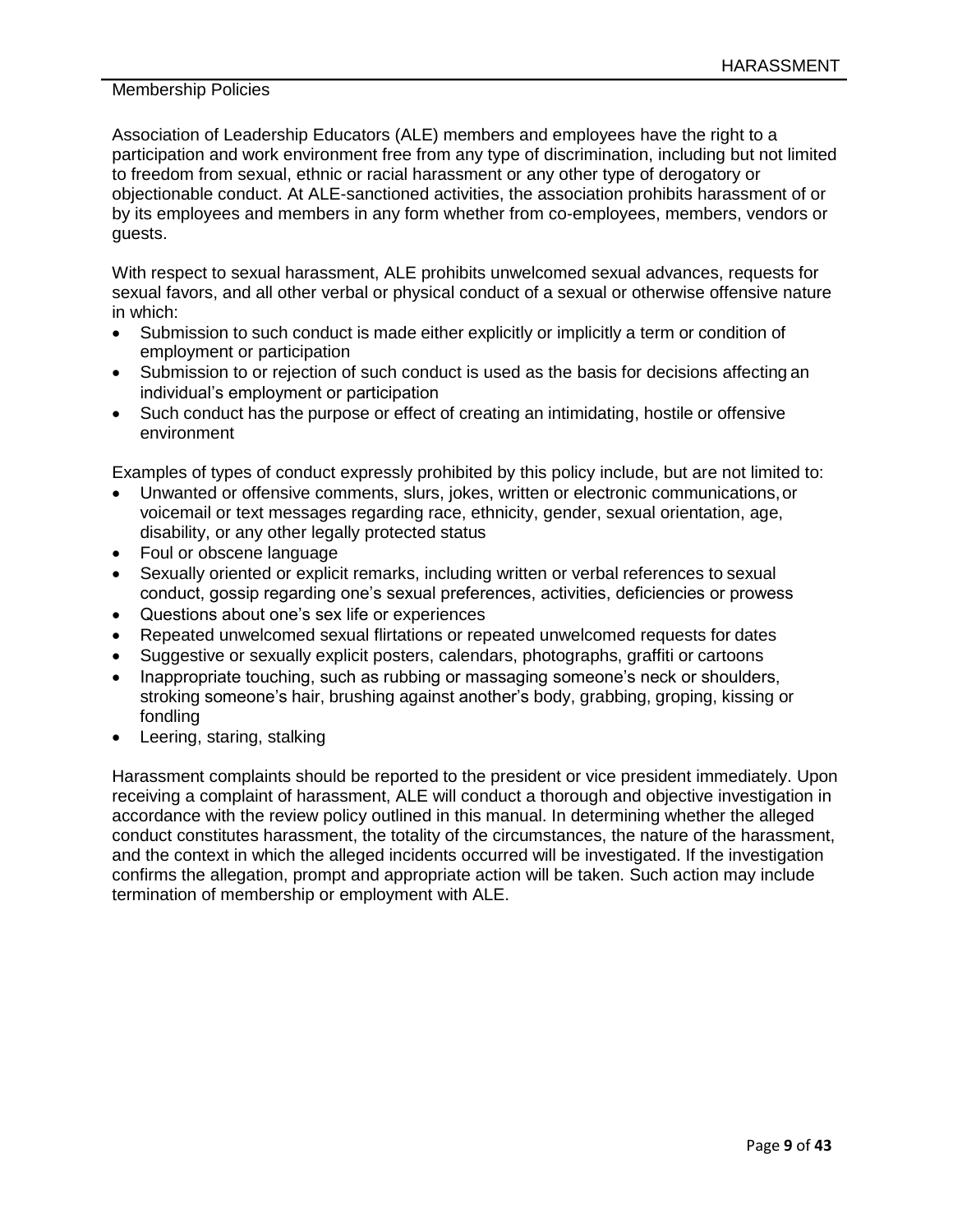Members of ALE's board of directors, officers, and key employees each have an affirmative obligation to act at all times in the best interests of ALE. This policy serves to define the term "conflict of interest" to assist members of the board, officers, and key employees in identifying and disclosing such conflicts, and to minimize the impact of such conflicts on the actions of ALE whenever possible. (Collectively, this policy will refer to directors, officers, and key employees as "Covered Officials.")

*Conflict of interest defined*. A "conflict of interest" is any transaction or relationship which presents, or may present, a conflict between a Covered Official's obligations to ALE and his or her personal, business, or other interests.

*Fiduciary duty*. Each Covered Official has a fiduciary duty to conduct himself or herself without conflict to the interests of ALE. When acting within his or her capacity as a Covered Official, he or she must subordinate personal, business, third-party, and other interests to the welfare and best interests of ALE.

*Disclosure*. The board of directors recognizes that conflicts of interest are not uncommon, and that not all conflicts of interest are necessarily harmful to ALE. However, the board requires full disclosure of all actual and potential conflicts of interest. Each Covered Official shall disclose any and all facts that may be construed as a conflict of interest, both through an annual disclosure process and whenever such actual or potential conflict occurs.

*Process and remedy*. The board of directors will determine whether or not a conflict of interest exists, and whether or not such conflict materially and adversely affects the interests of ALE. A Covered Official whose potential conflict is under review may not debate, vote, or otherwise participate in such determination. If the board of directors determines that an actual or potential conflict of interest does exist, the board shall also determine an appropriate remedy. Such remedy may include, for example, the recusal of the conflicted Covered Official from participating in certain matters pending before the board or other ALE body.

*Delegation*. The board of directors may delegate its authority to review and remedy potential conflicts of interest to the ALE executive committee. Only disinterested members of the executive committee may participate in any such review. The executive committee shall inform the board of its determination and recommended action. The board shall retain the right to modify or reverse such determination and action, and shall retain the ultimate enforcement authority with respect to the interpretation and application of this policy.

*Annual disclosure process*. On an annual basis, each member of the board of directors shall be provided with a copy of this policy, and shall complete and sign the acknowledgement and disclosure as outlined on the following page: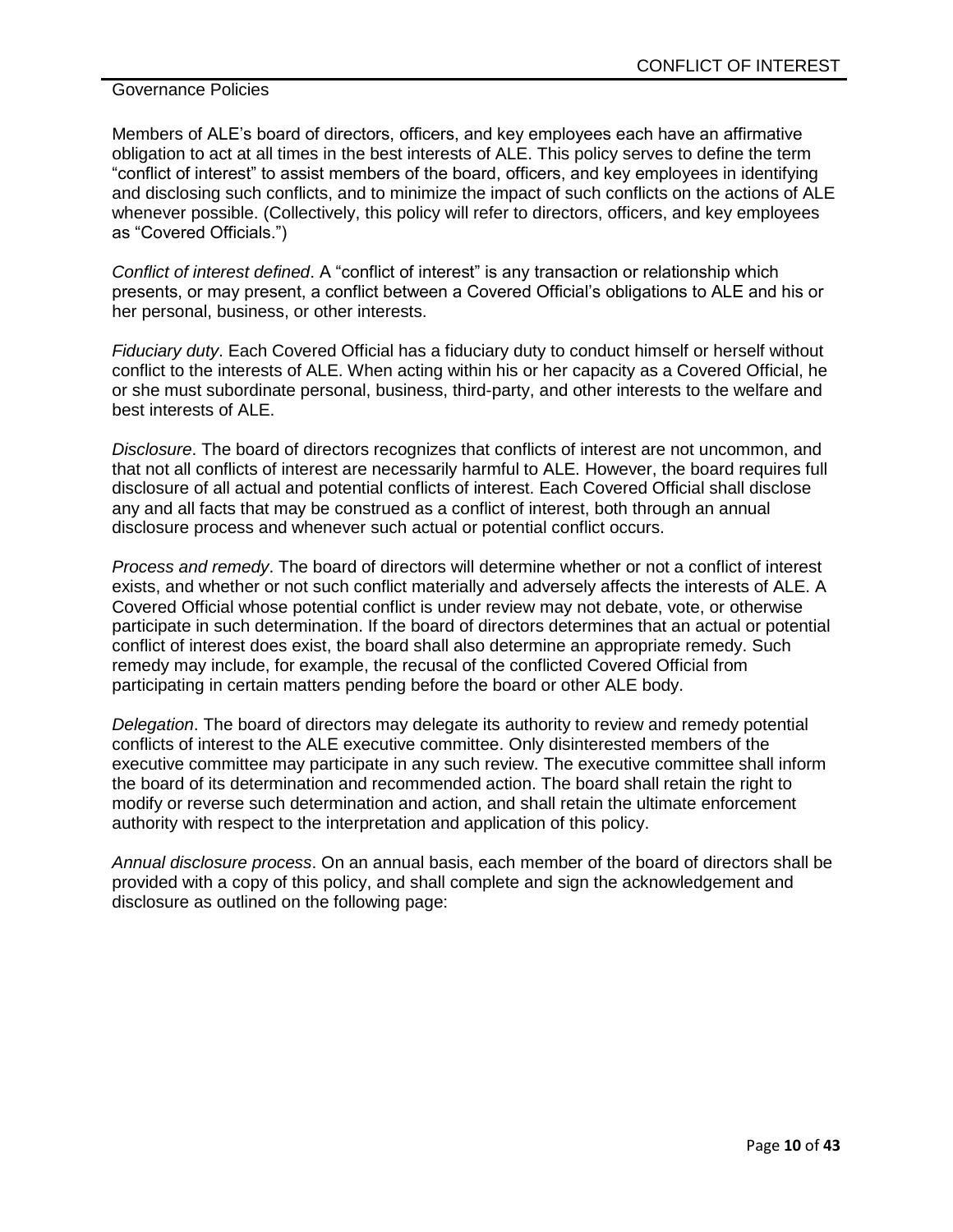Association of Leadership Educators Board of Directors Annual Statement of Disclosure

I, 1. All 2003 (name printed), have read the Conflict of Interest Policy of Association of Leadership Educators (ALE).

To the best of my knowledge and belief, neither I nor any person or association with which I have a personal or business relationship is engaged in any transaction or activity that may represent a conflict with my obligations to ALE.

To the best of my knowledge and belief, neither I nor any person or association with whom I have a personal or business relationship intends to engage in any transaction, to acquire any interest in any association or entity, or to receive any substantial gift or favor that may represent a conflict with my obligations to ALE.

To the best of my knowledge and belief, I do not expect to receive compensation from ALE, or to receive in excess of \$10,000 annually from ALE for services I provide to ALE as an independent contractor, other than reimbursement of reasonable expenses.

To the best of my knowledge and belief, no member of my family expects to receive any compensation or material financial benefit from ALE.

To the best of my knowledge and belief, I have no family relationship or direct business relationship with any current member of the Board of Directors, any officer, or any key employee of ALE.

Any exception to the statements made herein is disclosed in full below.

**Signature** 

**Date**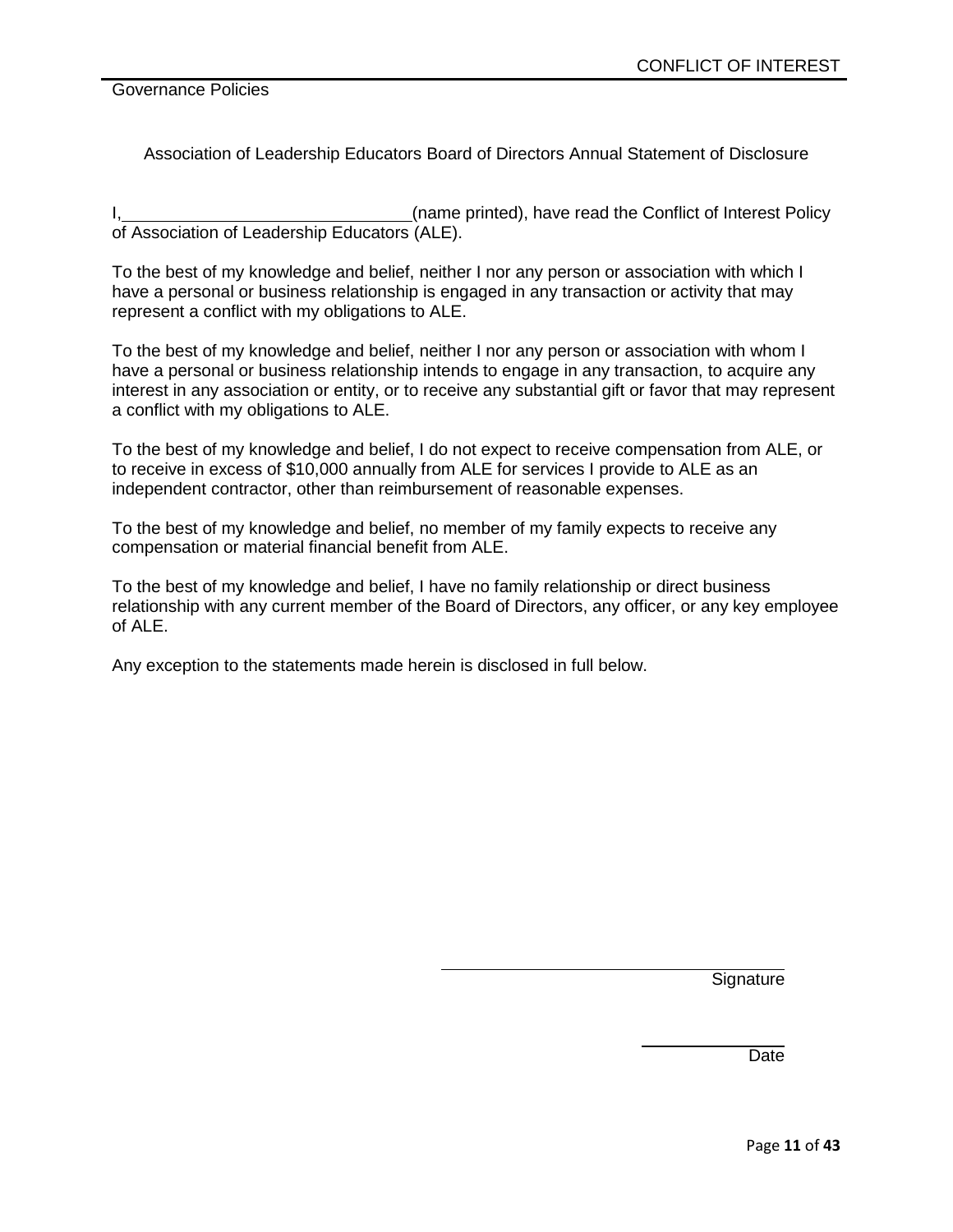#### **Nominations**

Members may recommend themselves or other members for consideration as candidates for the board of directors. If an individual recommends him/herself, the chair of the nominating committee shall provide that individual with information pertaining to board service and the board service agreement for the individual's review. If after reviewing this information the individual feels board service isn't for him/her, s/he may withdraw his/her name from consideration by notifying the secretary. If an individual is recommended by someone else, the secretary shall notify the recommended individual and provide him/her with information pertaining to board service and the board service agreement for the individual's review. If after reviewing this information the individual feels board service isn't for him/her, s/he may withdraw his/her name from consideration by notifying the secretary.

All individuals recommended for board service who have accepted such recommendation shall be forwarded to a nominations committee for investigation of their qualifications for service. The committee may require additional information from such individuals to facilitate the review process.

Elements the nominations committee may consider when vetting potential candidates for the board of directors include, but are not limited to:

- Past participation in ALE events and working groups
- Acting as a positive spokesperson for ALE's efforts
- Demonstrated ability to act in the best interests of ALE and to work in good faith with other members and employees/contractors as partners toward achievement of the association's goals
- History of showing respect for fellow member leaders' positions and votes, and public support of the decisions of ALE's leadership
- Interviews with the potential candidates and input as may be offered by other members

If, after this review process, the nominations committee deems a potential candidate not qualified for board service at that time, the reasons for such a decision will be provided to the individual. Said individual shall have the ability to request a meeting with the committee to rebut the reasons provided and offer new information that the individual believes the committee should also consider. The nominations committee's determination of qualified candidates is final, and if an individual remains unqualified, the individual may request assistance from the committee to help develop his/her qualifications such that the individual may be qualified in a later year.

No more than two (2) individuals from the same institution/organization may serve on the ALE board of directors at the same time.

All qualified candidates are noticed to the full membership in advance of the annual election. As a result of the vetting process and electronic voting procedures, no write-in candidates or votes for the same are allowed.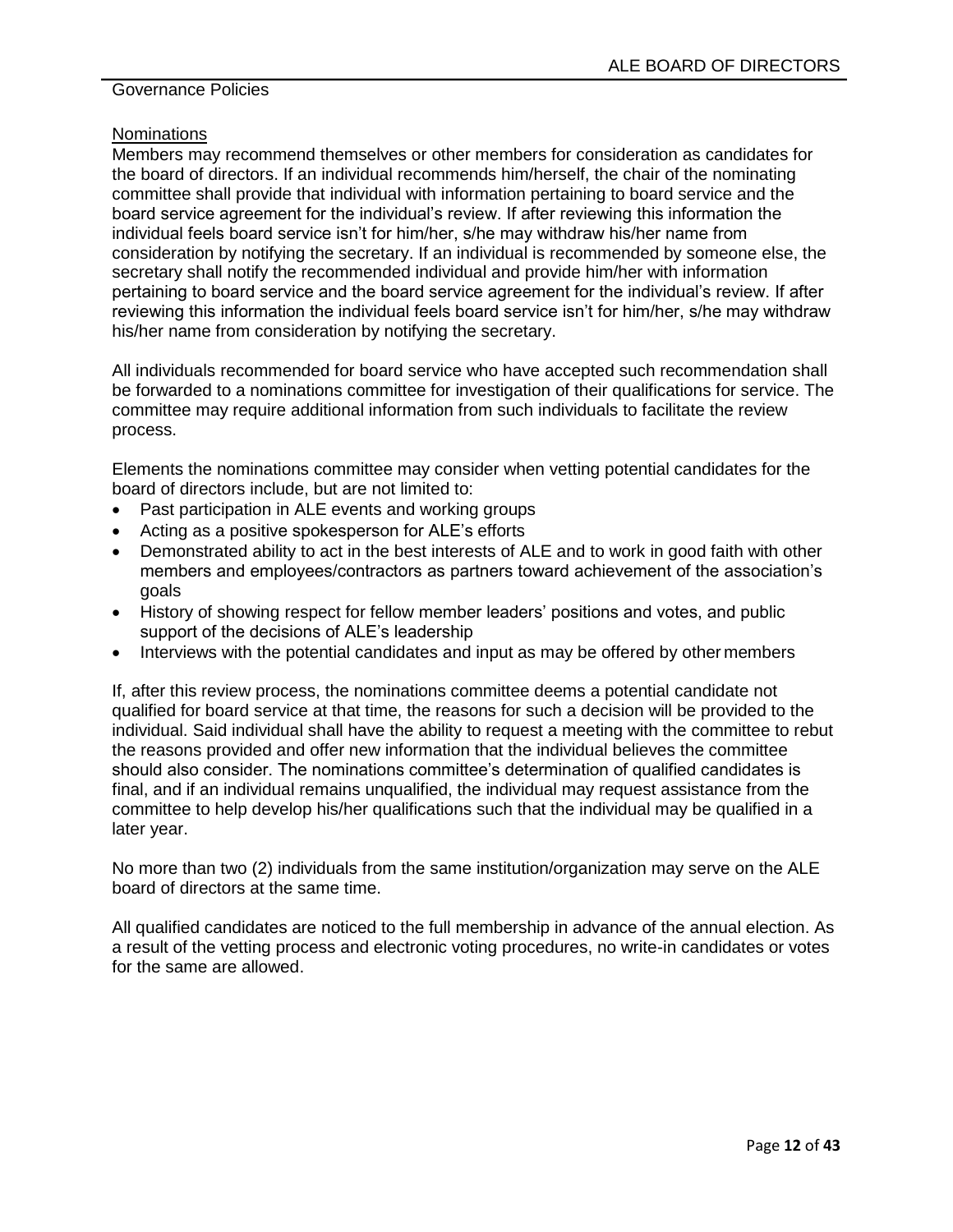#### Election Procedures

#### *Eligible voters*

Only the member of record (the individual whose name is currently associated with the membership record) of each Regular or Student membership is eligible to vote in elections for the board of directors. Each such member may cast one vote.

Members whose dues are in arrears are ineligible to vote, though if within 90 days of the renewal date, payment of dues allows for immediate eligibility to vote if dues payment was the only factor making the member ineligible to vote. Proxy voting is not allowed.

#### Voting Procedures

A ballot listing the full slate of directors and directors/officers shall be electronically delivered to all current members. At least three weeks (21 calendar days) will be provided between the date of distributing the ballot and the final date for acceptance of completed ballots.

The candidates receiving the highest number of votes by election ballot are deemed elected. In the event of a tie, a second ballot listing only the candidates involved in the tie will be sent via email to the members who participated in the first election vote. Following the second vote, the candidate receiving the highest number of votes will be declared elected.

#### Removal Procedures

If any ALE director fails to carry out assigned responsibilities or uphold policies as prescribed in this manual, the president (or vice president in the case that it is the president who is failing) will privately discuss with the individual his/her responsibilities and ability to meet the requirements of service going forward. If the individual feels unable to commit to board responsibilities at that time, the president or president-elect, as applicable, will accept the director's resignation from the board and fill the position as outlined above. If the individual recommits to board responsibilities and continues to fail to carry out assigned responsibilities or uphold policies as prescribed in this manual, the ALE board of directors may, by two-thirds vote, declare his/her position vacant and fill such position from the ALE membership.

#### Meeting Procedures

For action to be taken at a meeting of the ALE board of directors, at least seven (7) directors must be present.

Meetings of the ALE board of directors shall be guided by "Robert's Rules of Order," latest edition. While open debate is generally encouraged, from time-to-time, depending on the number or depth of items on the agenda, debate may be limited to three minutes per person. Additionally, it may be declared that no person shall speak to a motion more than twice. If such limitations are enacted, the board shall appoint a timekeeper for that meeting.

For most items requiring board action, a voice vote or a show of hands is sufficient to facilitate voting. In these cases, the president (or other presiding individual if the president is not currently presiding) shall not vote except in the case of breaking a tie.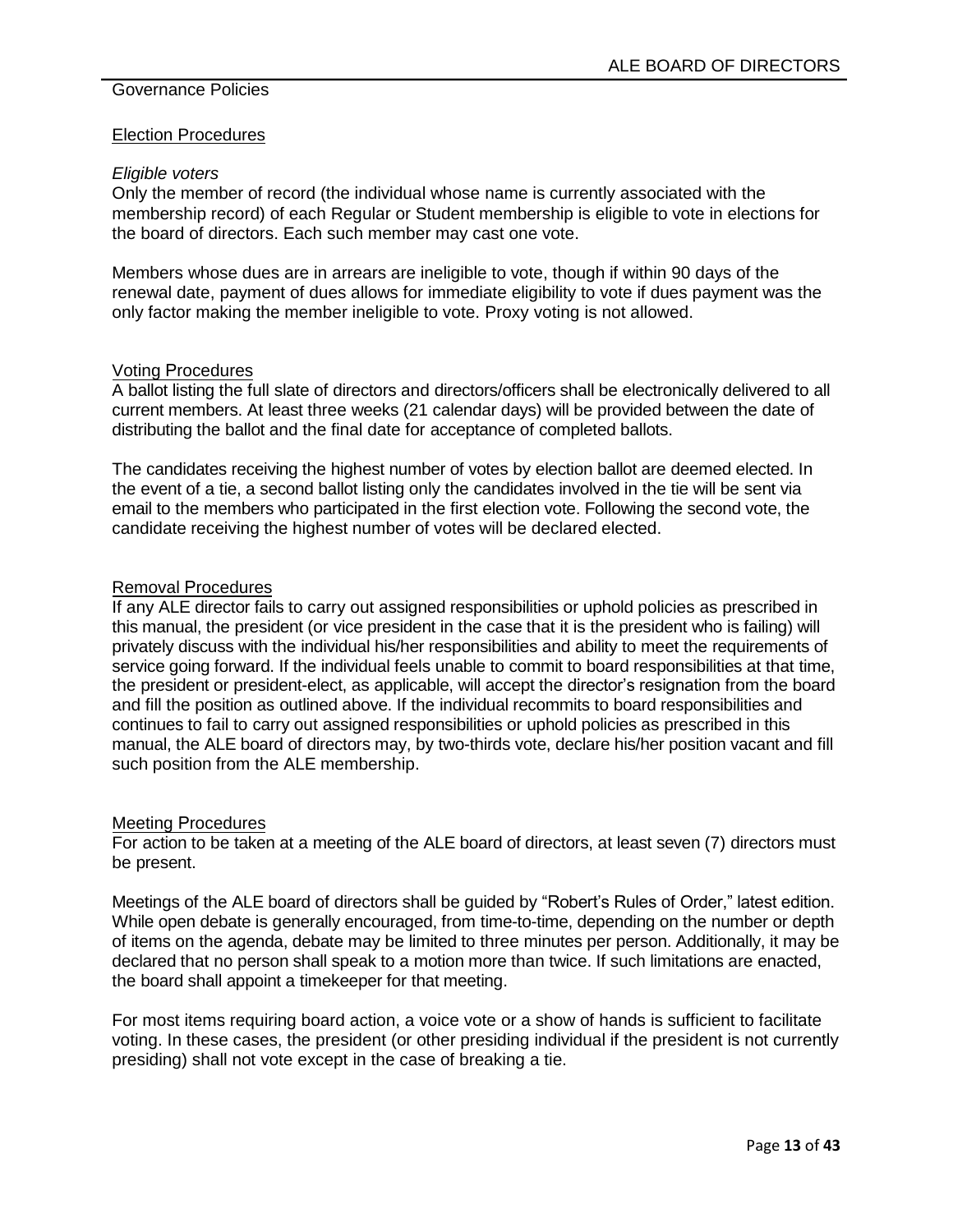At any time, any director may call for an anonymous vote which is conducted using paper or electronic ballots. In cases of paper or electronic ballots, the president (or other presiding individual if the president is not currently presiding) is eligible to vote because his/her anonymous vote is unknown to the rest of the directors and therefore cannot influence their decisions. When an anonymous vote is called, the secretary shall tally paper or electronic votes and announce the disposition of the motion based on the votes; the secretary shall not record or report how individual directors voted except in cases of declared abstentions.

Unless otherwise specified in this policy manual or the ALE bylaws, a simple majority vote in the affirmative will carry a motion.

#### Meeting Minutes

The secretary ensures minutes of each ALE board of directors meeting are produced and retained. In addition to listing directors and guests present at each meeting, meeting minutes will include actions taken by statement of motions made and the disposition of each. Minutes will not name the individuals making, seconding, or speaking to motions; similarly, minutes will not report how individual directors voted except in cases of declared abstentions.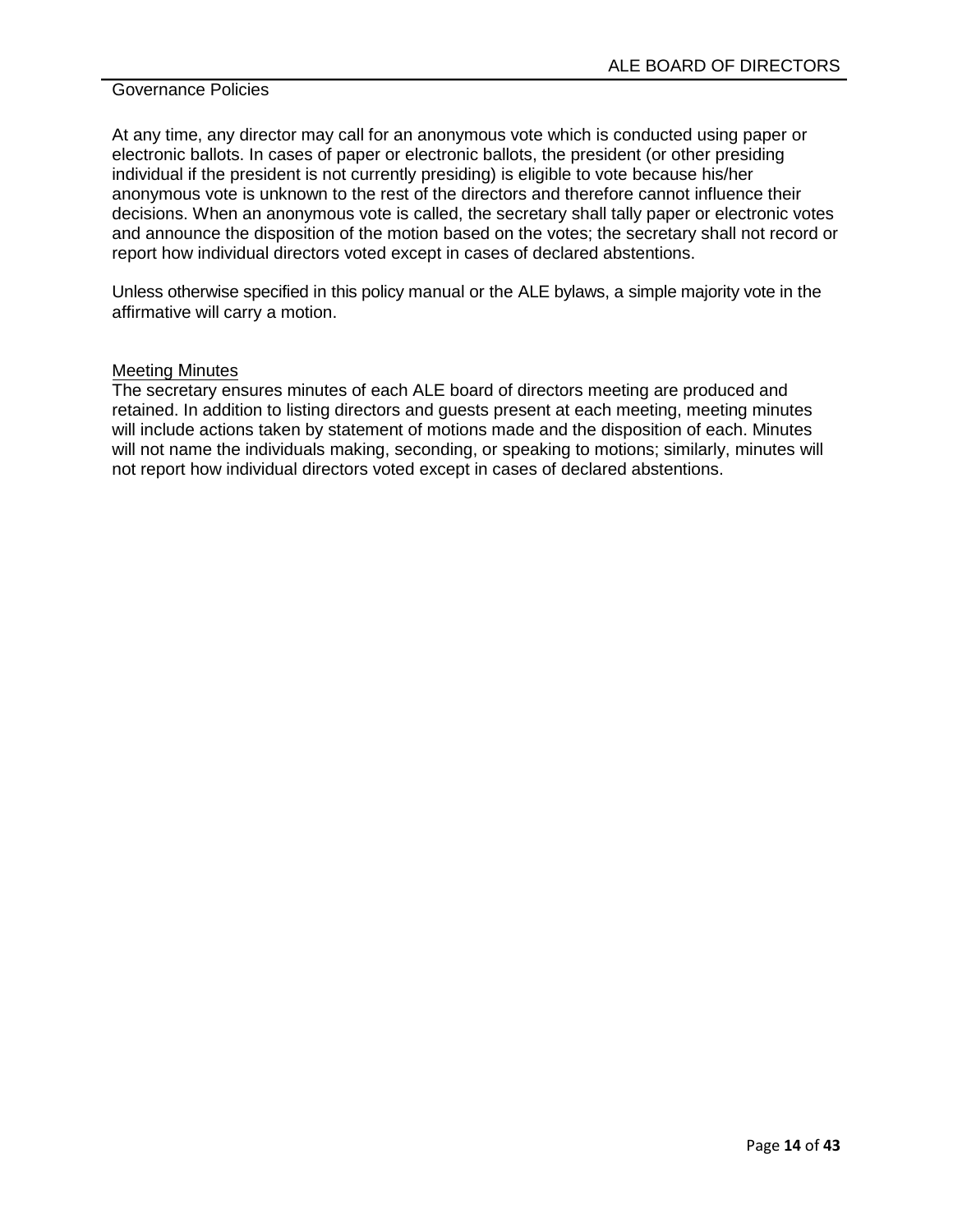#### Member Participation in Board of Directors Meetings

As a membership association committed to transparency, ALE invites member participation in board of directors meetings. Such participation is guided by this policy, created to promote member input while ensuring efficient and effective meetings:

- A schedule of board meetings will be published on the association website, and upcoming regular and special board meetings will be noticed to members via email.
- Members are invited to submit topics for inclusion on agendas for regularly scheduled board meetings no less than ten (10) days in advance of the meeting at which the item is requested to appear on the agenda.
- Any new business a member wishes the board to address must be submitted in advance as outlined herein; any new business submitted by a member with less than ten (10) days notice and/or introduced by a member during a board meeting will be added to the agenda for the next regularly scheduled board meeting.
- Board meeting agendas will be published and available to members seven (7) days in advance of the meeting.
- Any member wishing to participate in a board meeting must RSVP to a designated board representative at least two (2) days in advance of the meeting. For meetings held via electronic means, the designated representative will provide the members RSVPing for the meeting the applicable log-in information. The members receiving electronic board meeting log-in information shall not disseminate that information to others, and all members joining an electronic board meeting must make their presence during the meeting known; the meeting minutes will include names of members participating as guests.
- During any board meeting, directors have the first opportunities to speak to issues. The floor will be opened to member comments after all directors who wish to speak to an issue have done so. Members will be granted the floor once per issue and for no more than three (3) minutes per issue unless additional time is provided by the board as may be warranted from time to time.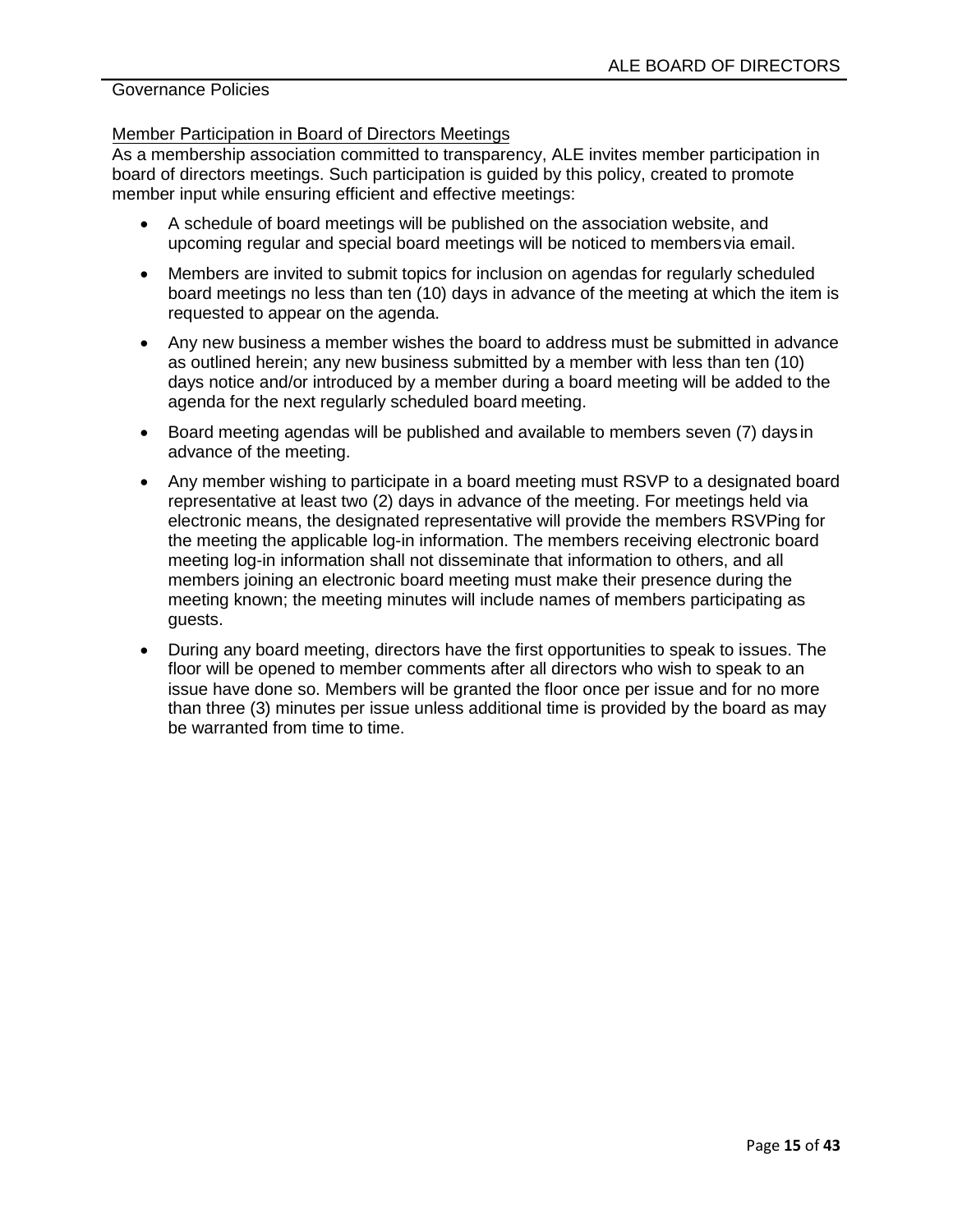#### **Confidentiality**

Board members may have access to information that, if revealed to others, could be damaging or sensitive to other members or staff, harmful to the best interests of the association or even create legal liability. Board members are reminded that information provided to the board may concern personnel, financial, contractual, membership or legal matters, and information provided is for decision making and governing purposes only.

Board members agree that information shall be held in the strictest of confidence and shall not be divulged to any outside party, including other members, without authorization of the president.

#### Apparent Authority

Apparent authority is the authority that third parties reasonably believe a leader can exercise even though it may not have been actually granted. Apparent authority extends to the facts that third parties reasonably believe a leader states regarding association policy, practice and decisions.

As a result, directors are responsible for ensuring information they have regarding association business is accurate before sharing it with any outside party, including other members. If a director is not certain of a policy, procedure, price, deadline, or other element of ALE activities, s/he should clearly state that s/he doesn't know and then get accurate information before further response.

In addition, all members are subject to the impacts of apparent authority if volunteering or discussing with other groups/individuals as a representative of ALE. As a result, NO MEMBER shall serve in any capacity as a perceived representative of ALE to outside groups without express permission granted by the ALE board of directors and without the responsibility of reporting to the ALE board of directors the activities of the group. Further, no ALE member can present a position or opinion as that of ALE to an outside group other than as approved by the ALE board of directors.

#### Indemnification and Insurance

In addition to the indemnification of officers and directors provided in the ALE bylaws, ALE shall carry Director & Officer Liability Insurance for the protection of the dedicated members working on the association's behalf.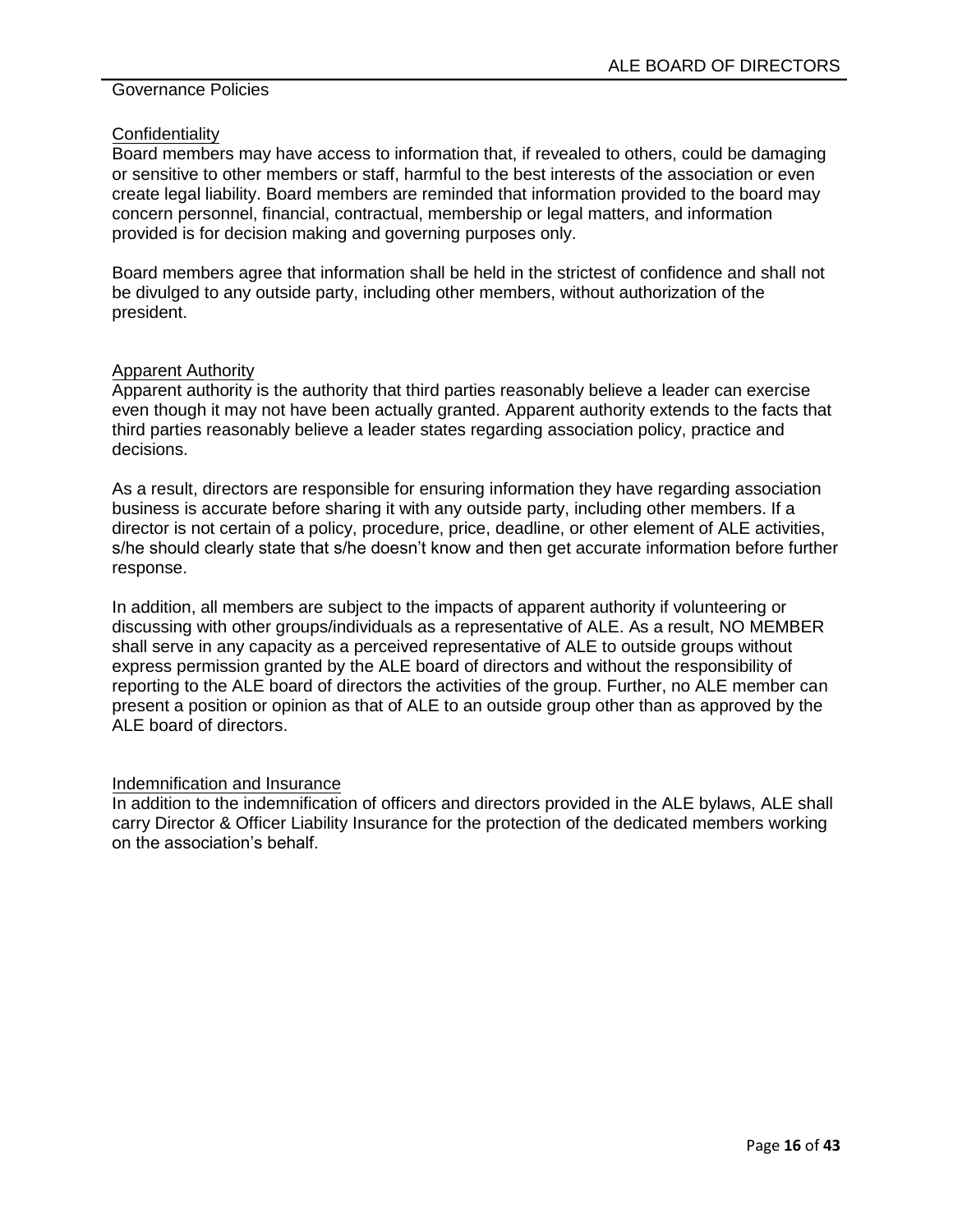Working groups are defined as committees, task forces and focus groups. ALE's bylaws specify that the association will have at minimum four committees: executive, audit and finance, annual conference, and membership/communication.

The bylaws provide the president the ability to create additional working groups as needed.

Unless otherwise prescribed in the bylaws or this policy manual, participation in ALE working groups is open to all active members. ALE appreciates the time and talent offered by all its volunteers.

Other than approval of minutes and actions on items previously approved by or specifically assigned to the group by the board, votes taken by working groups become recommendations for review and final action by the board of directors.

Currently active working groups: Executive Committee Audit and Finance Committee Nominating Committee Conference Committee *Journal of Leadership Education* Editorial Advisory Board Marketing and Public Relations Committee Resource Development Committee Awards and Recognition Committee Member Services and Communication Committee

Executive Committee – among this group's duties are selecting and evaluating association staff or association management company (AMC), as may be applicable, and serving as a resource to staff or AMC in determining issues requiring board action/discussion.

Audit and Finance Committee – among this group's duties are annually requesting budget proposals from other working groups, evaluating each in relation to anticipated overall revenue and expenses as well as association priorities, and drafting a comprehensive annual operating budget to the board of directors for review, modification as may be necessary, and approval. Additionally this group ensures adherence to all financial policies outlined in this manual.

Nominating Committee – this group annual solicits association members to serve on the ALE board of directors, vets potential nominees, and forwards a slate of candidates to the full membership for voting via electronic means. The criteria this group may consider in vetting candidates may include, among other things, length of membership, previous service with ALE, member testimonials, and demonstration of commitment to the best interests of the association.

Conference Committee – this group and any sub-groups it creates plans, executes and evaluations the ALE Annual Conference in accordance with the policies outlined in this manual and as directed by the board of directors.

*Journal of Leadership Education* (*JOLE*) Editorial Advisory Board (EAB) – this group solicits for its members, vets them and recommends potential EAB members and a Journal Editor to the ALE board of directors for review and action. Criteria for service on the EAB and as *JOLE* Editor is detailed in the *JOLE* Policy Manual. Service on the EAB is a two (2)-year renewal term,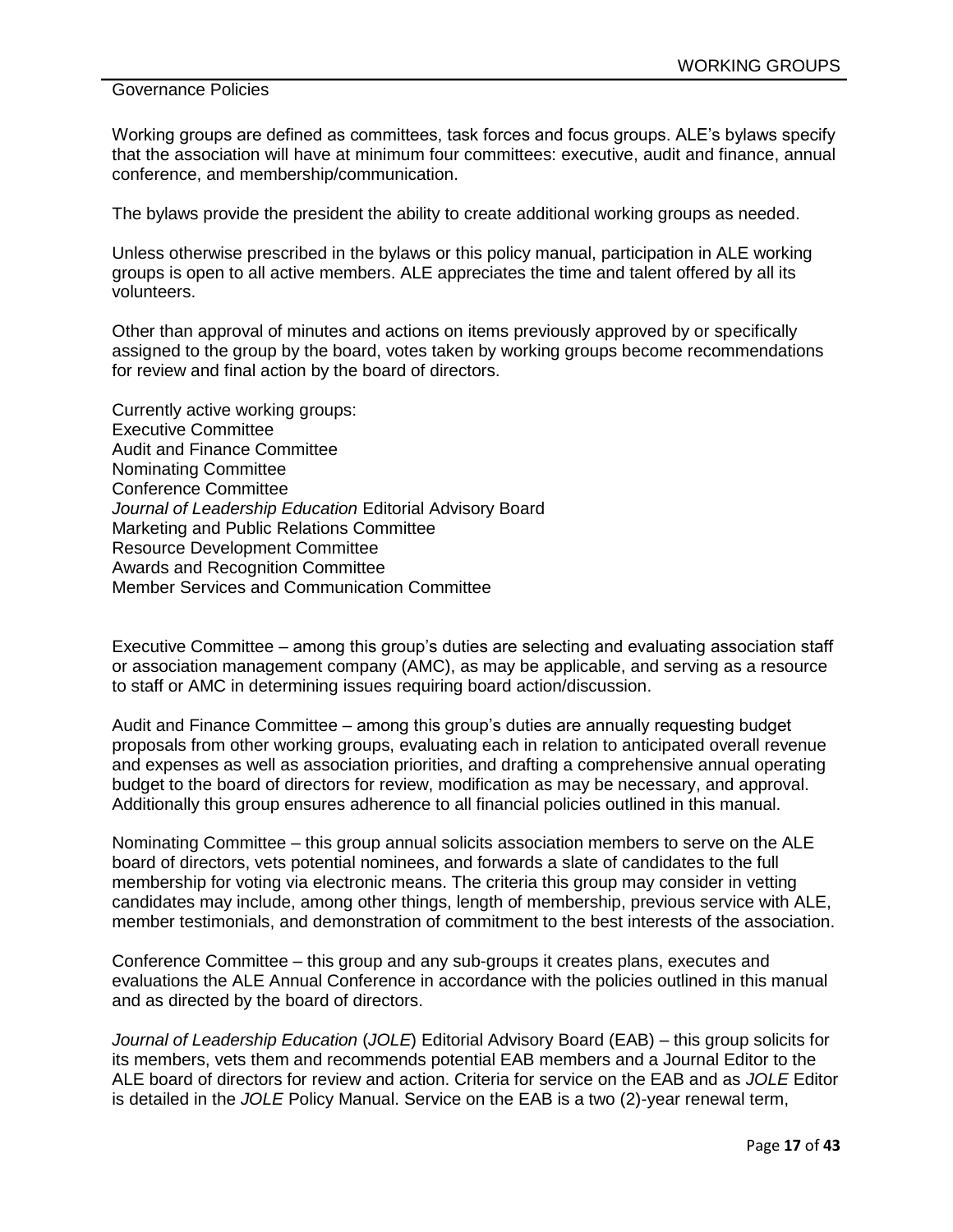except for the position of Journal Editor, which is a four (4)-year renewable term. The EAB will consist of no less than five (5) members, including the Journal Editor who also serves as the chairperson of the EAB. The EAB will conduct its work in accordance with the *Journal of Leadership Education* Policy Manual.

General work of the *JOLE* EAB includes ensuring ALE's official publication, the *Journal of Leadership Education*, is produced on schedule determined annually by the EAB, subject to periodic review based on the rate of submissions received and operational ability to produce a quality publication. Additional duties include remaining current on and acting in alignment with best academic journal practices, approving special issues and assigning guest editors, recruitment and selection of reviewers, and setting policies for its own governance as well as the operation of the Journal and the conduct of the Journal Editor.

Marketing and Public Relations Committee – this group focuses on the promotion of ALE and ensures adherence to the social media and logo use policies outlined in this manual.

Resource Development Committee – in addition to researching and recommending potential non-dues revenue opportunities for ALE, this groups aids the conference committee through securing sponsorships and ensuring agreed upon recognition for the annual conference.

Awards and Recognition Committee – this group sets deadlines for nominations and ensures nominations are reviewed, recipients selected, and awards ordered and presented at the annual conference and at other times as may be appropriate throughout the year.

Member Services and Communication Committee – this group causes the member newsletter to be created and disseminated, keeps the association website current, and manages other communications and services as benefits of membership.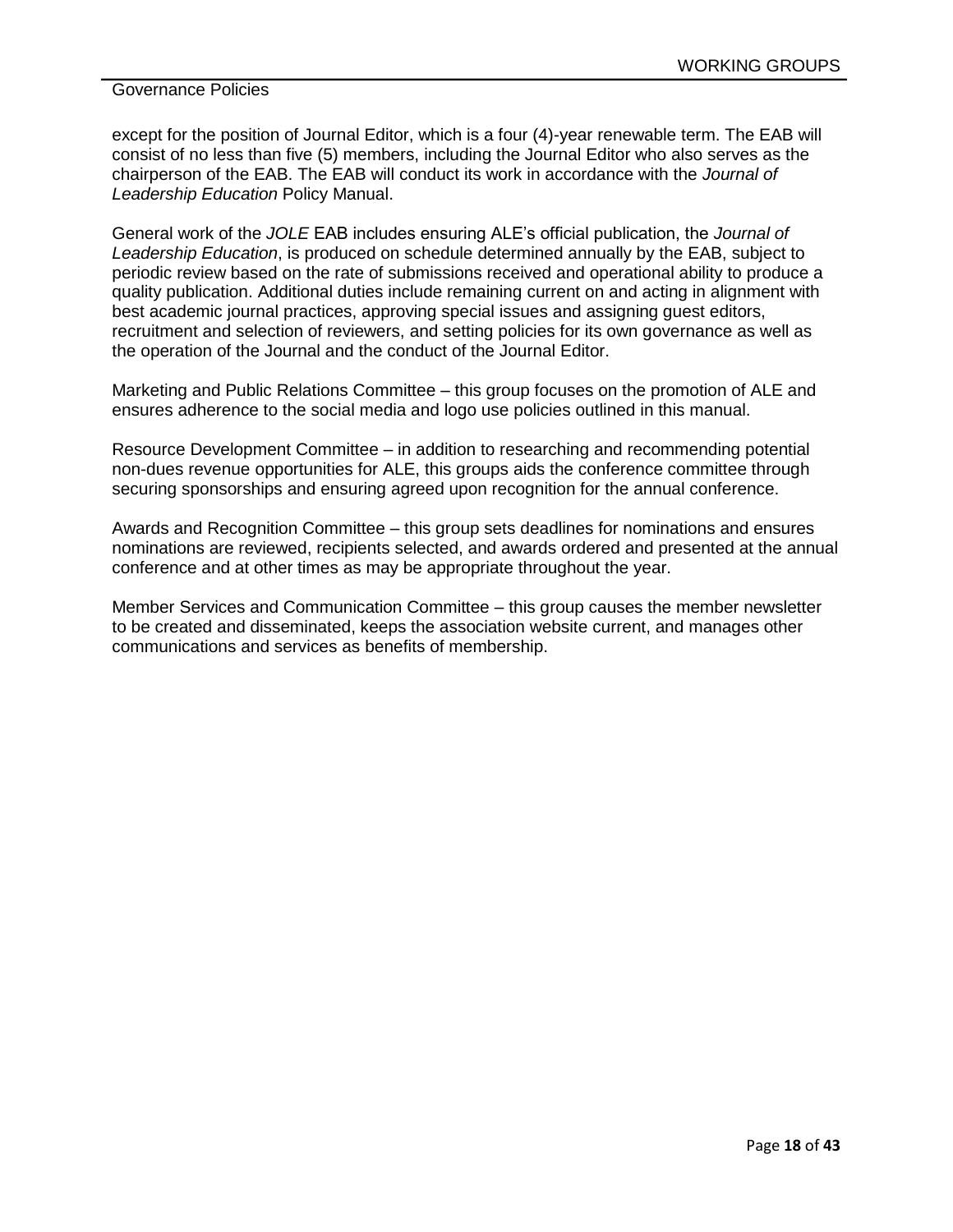ALE is committed to collaborative endeavors with external organizations/institutions when such efforts will advance leadership education, strengthen the association, and/or be of benefit to the membership. The immediate past president will represent the association in collaborative endeavors and may make additional appointments for such representation from time-to-time. Regular reports about each collaborative endeavor must be made to the ALE board of directors as requested.

No member shall serve in any capacity as a perceived representative of ALE to outside groups without express permission granted by the ALE board of directors and without the responsibility of reporting to the ALE board of directors the activities of the group. Further, no ALE member can present a position or opinion as that of ALE to an outside group other than as approved by the ALE board of directors.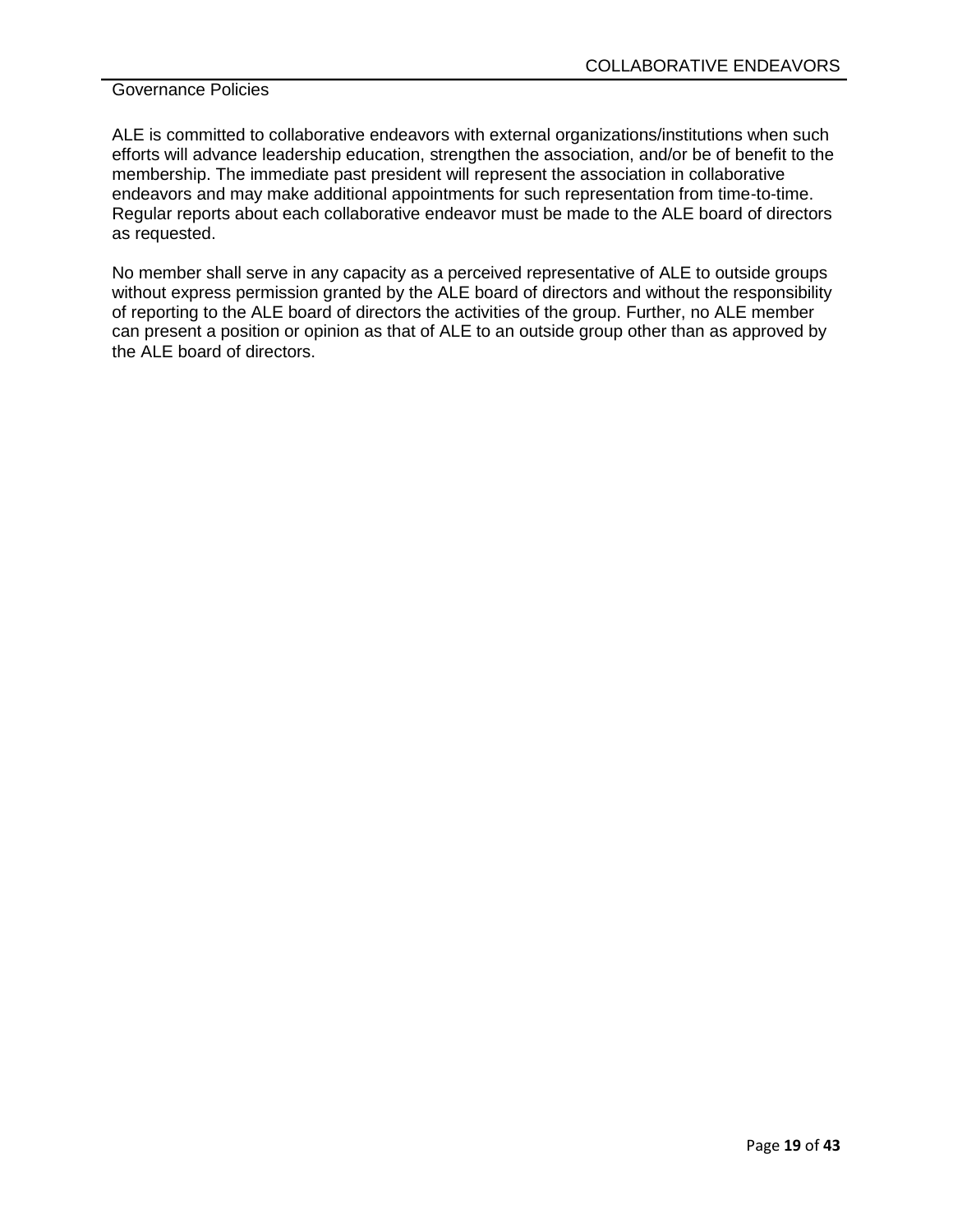To conduct the business of ALE, volunteer leaders create, modify, disseminate, and retain a wide variety of documents in the form of electronic files. Access to these files is guided by this policy; document retention is outlined in a separate policy.

Periodically, the ALE board of directors will review, evaluate, and select an appropriate online storage repository for ALE documents.

Once established, password management and administrative access for the online repository is the responsibility of the ALE secretary. The secretary will share the password with, at minimum, the president and with the new secretary upon her/his assumption of that role.

It is the responsibility of each secretary to change the password and assume administrative access for the online storage repository within the first three weeks of her/his tenure. (Thus, the password will change annually.)

The secretary will share the password and grant access to the online repository to ALE board members and working group chairs as needed for the work of ALE to proceed in an efficient manner.

The secretary will be the recovery contact on the account.

No one granted access to the online repository by the secretary may share the password with anyone else.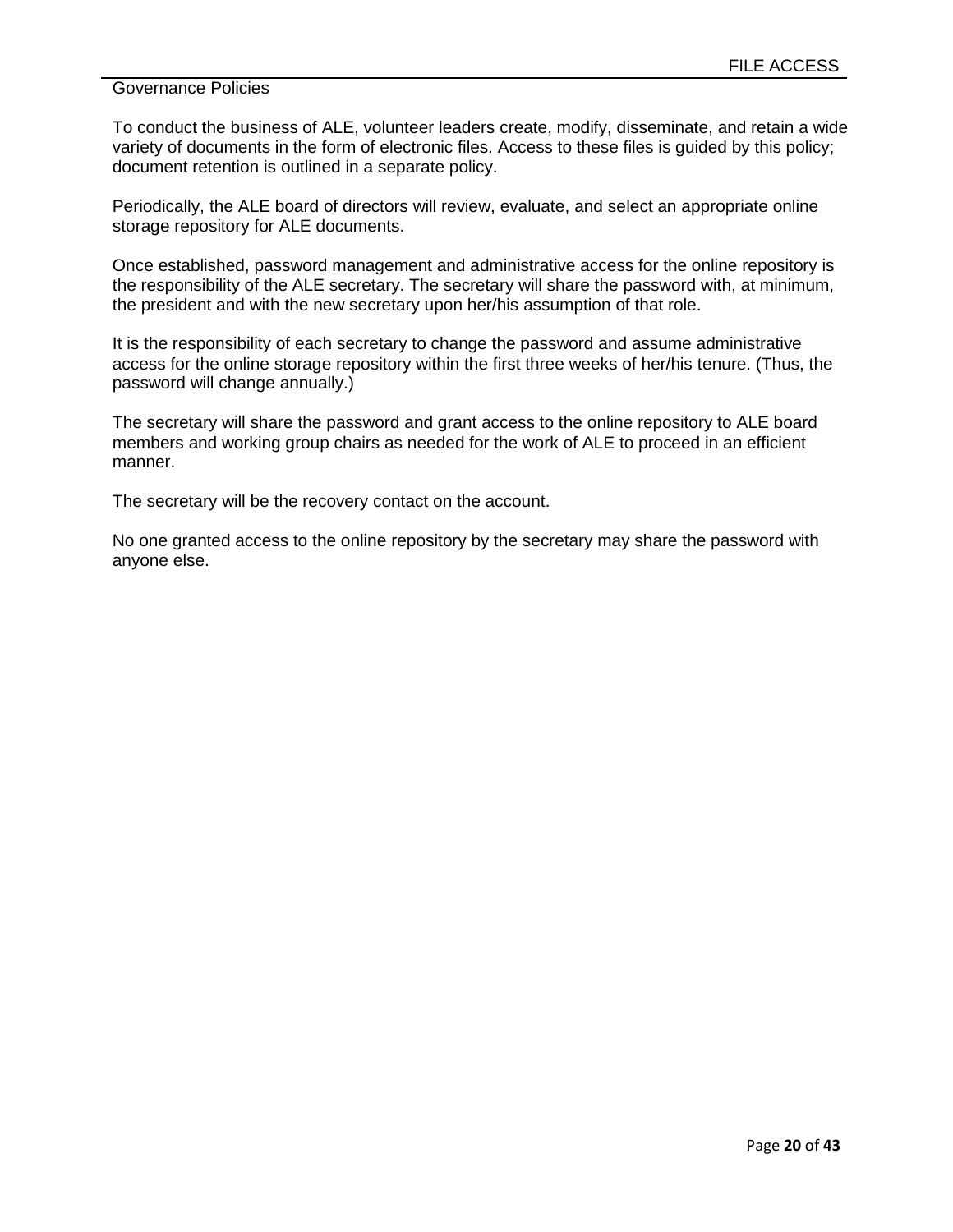## Financial Policies

# Fiscal Year

The fiscal and budget year of Association of Leadership Educators shall be September 1 – August 31

## Authorized Signatures

The authority to sign checks for and on behalf of ALE is granted to the president and treasurer. Expenditures must be in accordance with the board approved operating budget or as specifically approved by the board.

## UBIT

Although ALE is a nonprofit association, it may be subject to Unrelated Business Income Tax (UBIT) as a result of revenue generating activities (e.g. advertising). Such activities may play important roles in forwarding the association's goals and therefore shouldn't be avoided; they simply require appropriate accounting. It is the responsibility of the audit and finance committee to ensure all revenues are appropriately reported.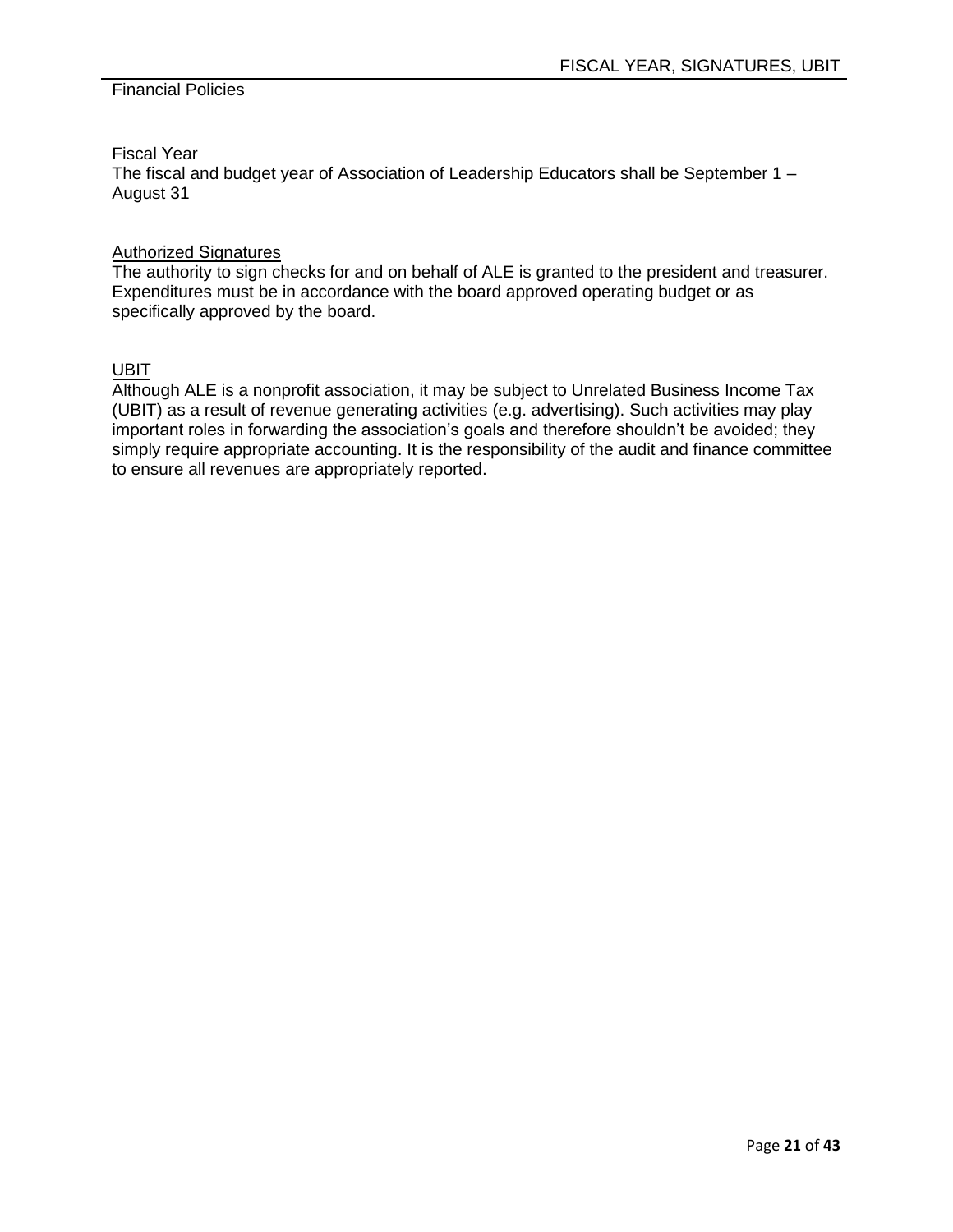# Affinity Programs

From time-to-time, ALE has the opportunity to enter into affinity relationships with outside providers. Such programs are subject to approval of the board of directors following an evaluation of the program that considers issues such as, but not limited to:

- The service or product to be provided to members is one in which it can be reasonably expected that members would have interest or need
- The service or product to be provided to members is available at a discounted rate which would be unavailable to the individuals except through a group rate or other arrangement
- The association is to receive a royalty for the licensed use of the association's name and logo (a source of non-dues revenue)

#### Discount Programs

From time-to-time, ALE has the opportunity offer discount programs to its members. Such programs are subject to approval of the board of directors following an evaluation of the program that considers issues such as, but not limited to:

- The service or product to be provided to members is one in which it can be reasonably expected that members would have interest or need
- The service or product to be provided to members is available at a discounted rate which would be unavailable to the individuals except through a group rate or other arrangement

Unlike affinity programs, discount programs are member benefits only, not a source of non-dues revenue for the association.

#### **Contracts**

The president or any other officer of ALE duly authorized to act for him/her in a specific instance may execute contracts. The board of directors may also authorize any officer or agent of the association to enter into any contract or execute and deliver any instrument in the name of and on behalf of the association, and such authority may be general or confined to specific instances.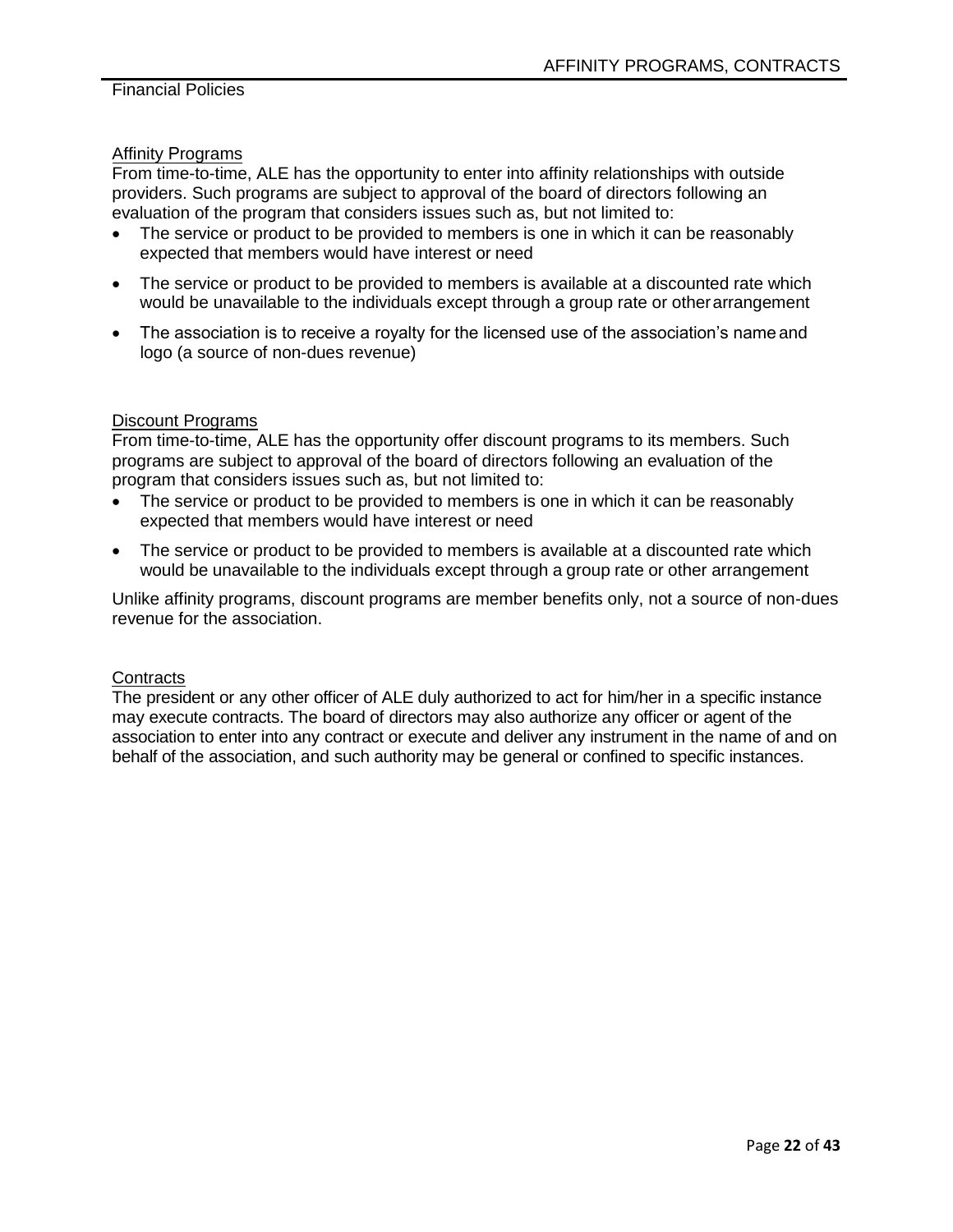## Financial Review/Audit

The audit and finance committee shall select an independent accountant to review or audit the association's financials on an alternating schedule as determined by the ALE board of directors.

The independent accountant shall present the review/audit to the board of directors. Bound or electronic copies of such reports shall be made available to any ALE member upon request. The financial review or audit requires detailed review and acceptance by the board of directors.

## Returned Checks

Checks returned to the association by a financial institution for any reason, including but not limited to insufficient funds or closed accounts, will result in the immediate suspension of member services to the maker of the check. Additionally, each returned check will result in a \$25 fee charged to the maker of the check. This fee, along with payment in full for the amount of the original check, must be paid by the maker of the check in cash or certified funds before member services will be reinstated.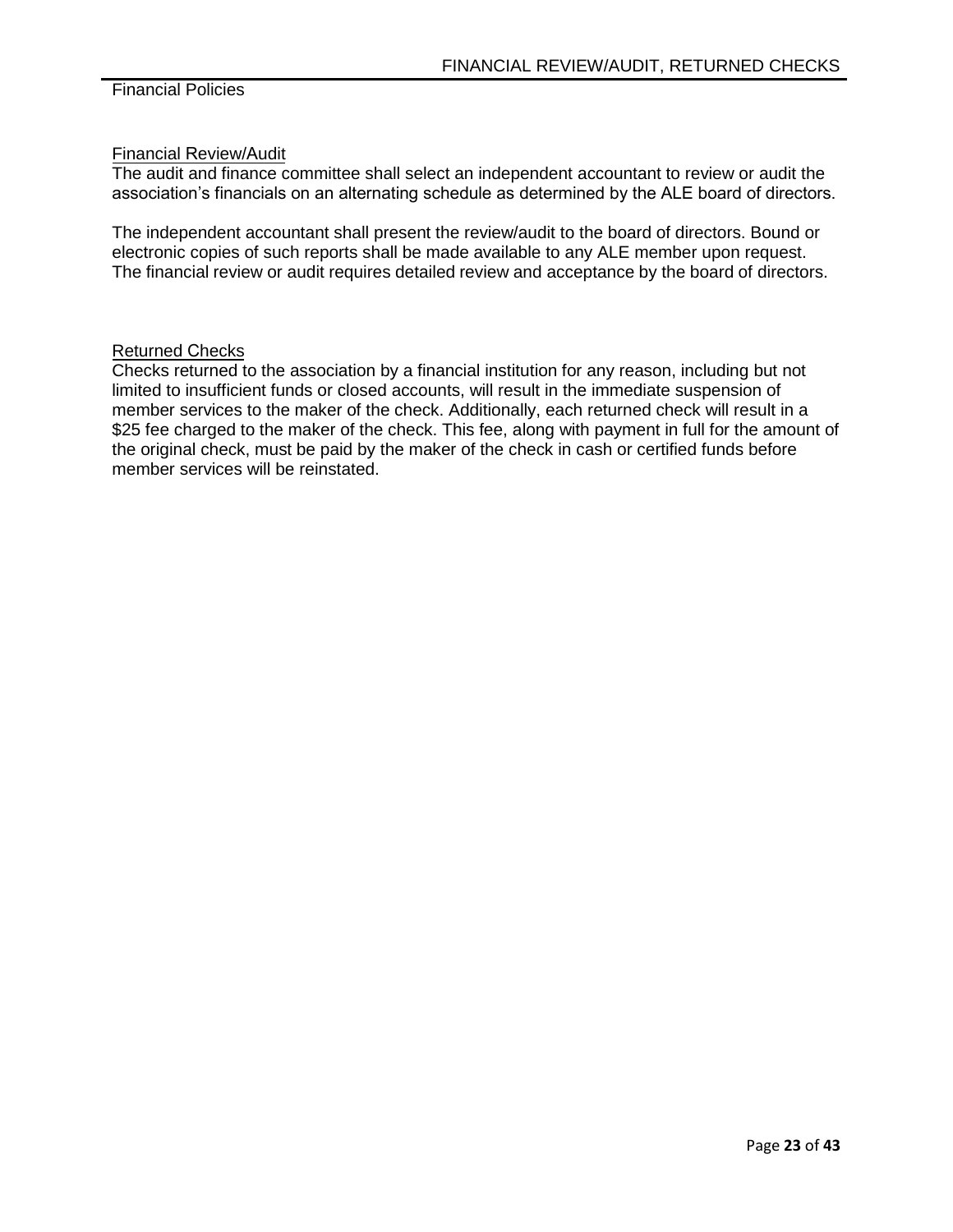## Financial Policies

## Budgeting

The audit and finance committee shall annually set and present to the board of directors for approval an operating budget for the association. ALE's nonprofit status does not require or suggest that its budget should result in zero net revenue or even very low profit. Whenever possible, the annual operating budget should anticipate greater revenues than expenses for the purposes of building reserves, allowing for enhanced member services, and reinvestment into equipment, staff and other initiatives in service to advancing the association's mission.

In creating the budget, the audit and finance committee will review existing programs and services, solicit input/proposed budgets from working groups, and evaluate and take into consideration economic factors which may affect dues income, specific goals or programs projected for implementation during the coming year. The board of directors must approve the annual budget before it becomes effective.

The board of directors receives a monthly statement of the association's revenues and expenses compared to the budget for review purposes only. The board may direct the audit and finance committee to reevaluate the budget during the course of a fiscal year if significant variance or patterns of variance are detected that could adversely affect the association. Upon completing such a reevaluation, the committee may present a revised operating budget to the board for approval.

Variances to the operating budget as approved shall be addressed as follows:

- Within a working group, program or event budget, the responsible chairperson may adjust line item expense, with the approval of the president, if the total working group, program or event budget does not change as a result.
- If funds to cover an overrun on a budget line item cannot be found with the same working group, program or event, an adjustment to the budget must be approved by the board of directors.
- Income or loss from a working group, program or event cannot be transferred to another working group, program or event, or carried over to the following fiscal year.

#### Reserves

ALE must maintain adequate reserves to sustain operations to serve members in the event of catastrophic financial loss (for example, unexpected and dramatic drop in membership, failure of a major event, loss of a significant non-dues revenue source). The amount required in reserves shall be calculated annually by the audit and finance committee and will be equivalent to six months of operating expenses, which are currently defined as the total of following budget line items:

Accounting, Board of Directors, Insurance, *JOLE*, Member Database, and Website

Any use of funds out of reserves must be reviewed by the audit and finance committee and approved by the board of directors.

Reserves will be replenished, as a priority, out of the operating budget. The schedule for this replenishment will take no longer than three years and will be developed by the audit and finance committee and approved by the board of directors. In the event of a severe economic downturn, the repayment schedule will begin in the first year following an increase in gross revenues.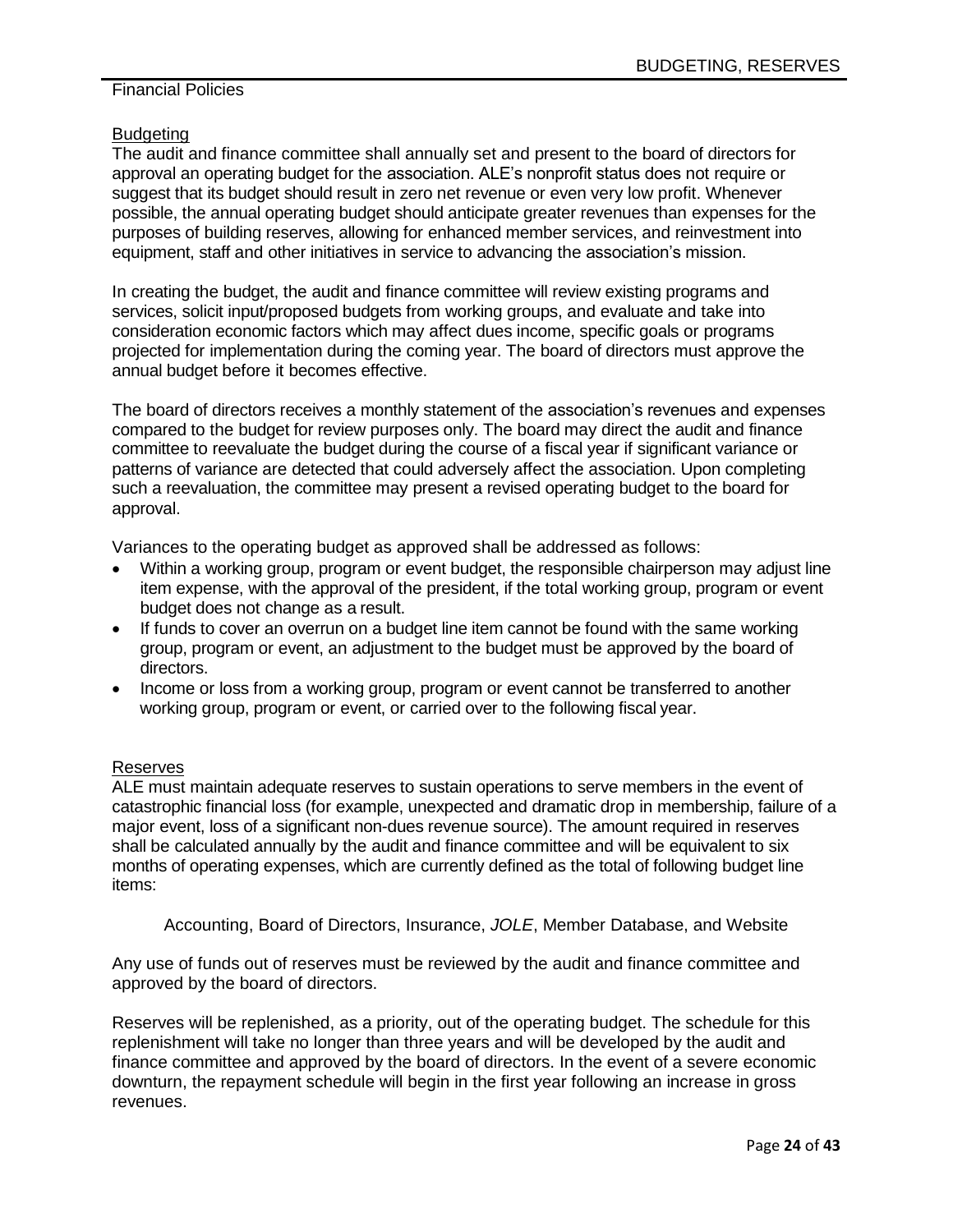#### Acceptance of Communications

Members consent to receive communications sent by or on behalf of ALE to the addresses and numbers listed in the official membership record.

#### Advertising

Only ALE members may purchase advertising in ALE print and electronic publications. Terms and conditions of such advertising are specified on individual marketing opportunities forms as disseminated annually or per event/opportunity.

While the association promotes sharing of resources among members, it is important to recognize that some sharing of resources my result in financial benefit for members and/or their places of employment. In those cases, the sharing of resources is considered advertising.

ALE members wishing to advertise or recruit for their programs (publications, certifications, et al.) should consult with the Board of Directors. (Those interesting in recruiting research participants should review the policy related to research recruitment through ALE.)

The board will consider whether proposed advertising. . .

- is suitable for the ALE audience
- is consistent with the aims of the association
- implies ALE endorsement

Costs, if any, associated with advertising will depend upon the nature and timing of the request. Advertising associated with the ALE Annual Conference will be subject to conference sponsorship agreements.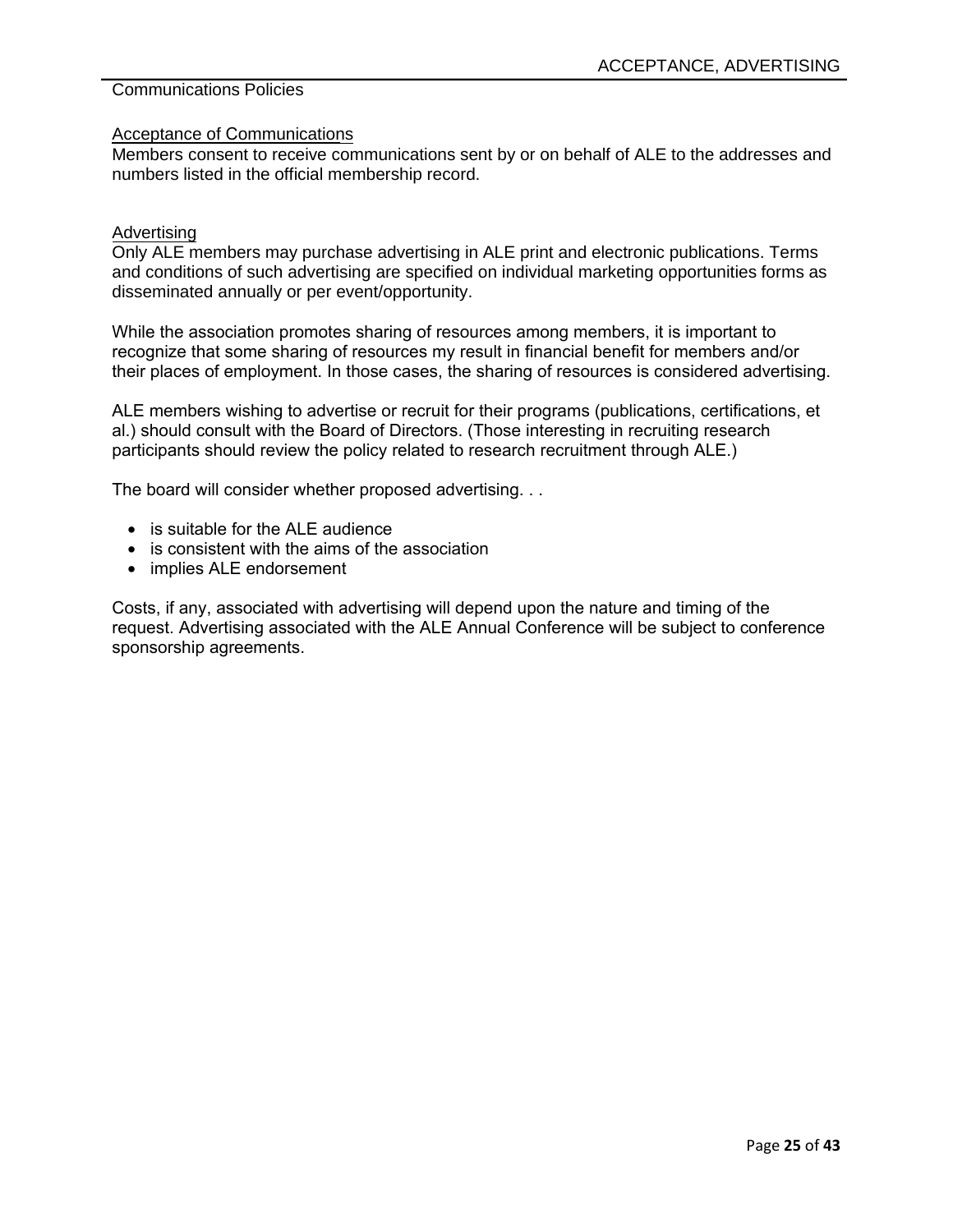ALE may develop and maintain online tools to open as many lines of communication to members and the general public as appropriate. Such tools will be consistent with the association's internal and external marketing plan and goals.

"Social media" is the term commonly given to online tools which allow users to interact with each other in some way. As the name implies, social media involves the building of communities or networks and encouraging engagement.

Social media may include, but is not limited to:

- Social networking sites (i.e.: Facebook, LinkedIn)
- Micro-blogging sites (i.e.: Twitter)
- Blogs
- Video and photo sharing sites (i.e.: TikTok, Instagram, YouTube)
- Forums and discussion boards (i.e.: Reddit)
- Online encyclopedias (i.e.: Wikipedia, Sidewiki)

All official social media of the association must be established by the board of directors and managed (directly or by supervision) by the one or more parties selected by the board of directors.

Association social media will carry the name Association of Leadership Educators or ALE, whenever possible; if not possible, a name as closely related to either of the former will be used.

The profile image of the association on official social media sites will be the ALE logo or an image promoting an approved ALE event.

ALE will follow all terms and conditions of each online community through which the association chooses to communicate.

Official social media sites of ALE will not include any personal or confidential content about the association, members or employees.

ALE may link to/be a "fan" of other social media sites offered by related associations, such as the International Leadership Association (ILA) and other approved associations related to the academic study of leadership education and related topics as well as the support thereof. The association will not link to or be a "fan" of any social media sites, groups, pages, blogs, causes, etc. that are expressly political or religious or that could reasonably be considered likely to provoke, attack or offend others.

In its use of social media, the association will be:

- Transparent clearly identify as ALE
- Professional post content that is intended for the association's audience
- Responsible always remember that online communications are permanently available and open to being republished in other media
- Accurate fact-, spell- and grammar-check all association posts; credit sources appropriately; correct errors promptly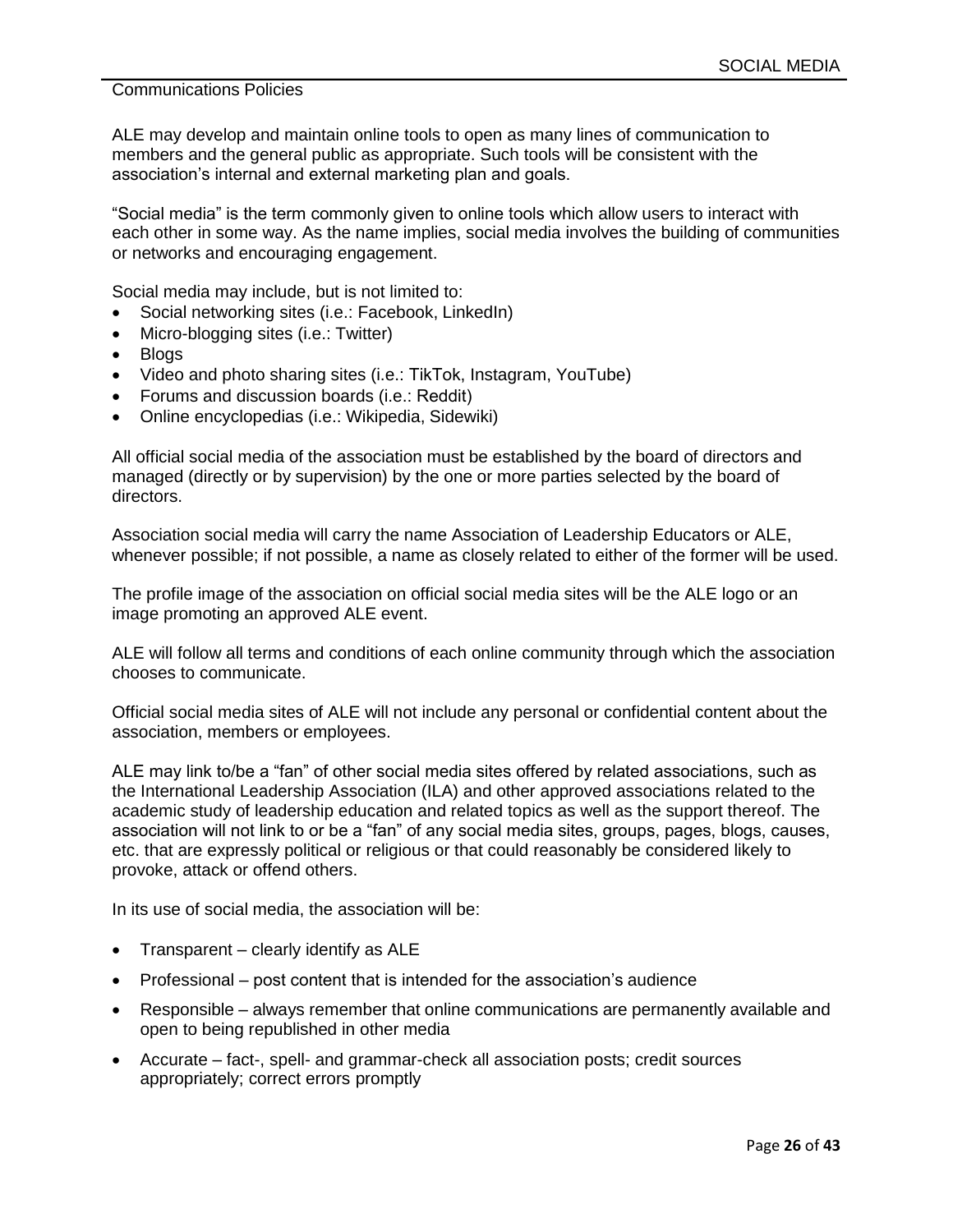- Law-abiding ensure that libel, defamation, copyright, trademark, rights of publicity and data protection laws are followed, including with regard to user-generated content
- Timely provide information quickly and accurately
- A valued community member provide information that is of interest to the readers/viewers; build a sense of community with thought-provoking content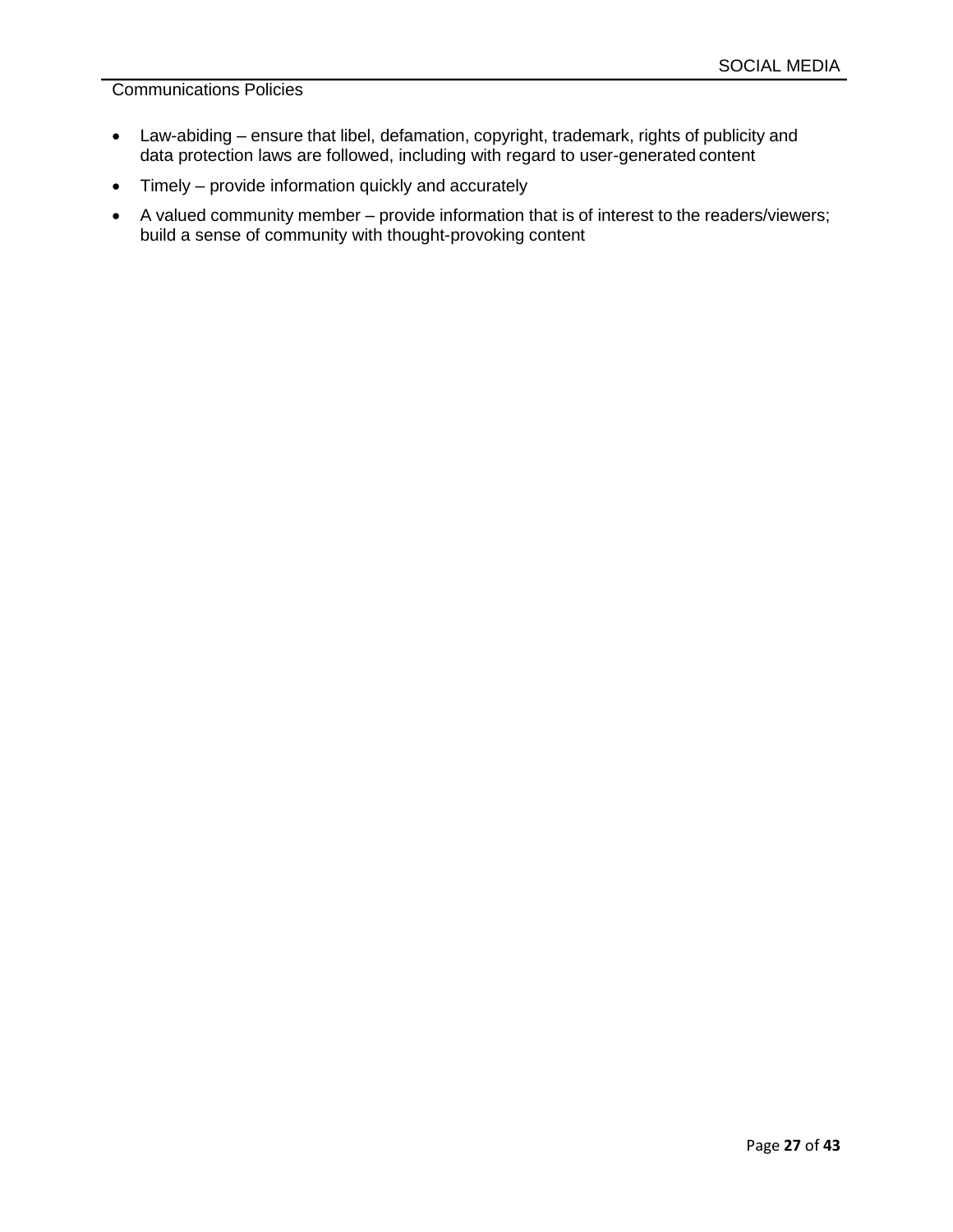Social media, as defined earlier, is used by the association to open as many lines of communication to members and the general public as appropriate. As a result, this two-way communication will result in members and the general public posting "comments" or other responses on official ALE social media sites.

ALE encourages comments and discussion on its various social media sites. The association does not pre-moderate any comments and welcomes all kinds of responses – supportive, dissenting, critical or otherwise.

A board-designated group, such as the membership/communications committee, monitors the association's social media sites. Involved members may be following online conversations about the association, too, and are encouraged to inform members of the board of directors of any questionable comments posted on official ALE social media sites.

Upon identification of a critical comment, it will be assessed to understand if it has merit or not. If the commenter has a legitimate complaint, an individual authorized by the membership/communications committee or the board of directors will post a reply thanking him/her for his/her feedback and take the comment into consideration to make future improvements.

There will be some people who leave comments who are beyond appeasing and will not be reasonable. Official representatives of ALE will not engage in online debates or arguments.

Official representatives of ALE will not delete or censor comments/links/posts unless they have content that:

- Is obscene, defamatory, threatening, harassing, abusive, slanderous, hateful or embarrassing to any person or entity
- Uses excessively foul language
- Breaks the law or condones or encourages unlawful activity (including but not limited to potential anti-trust violations)
- Infringes on the rights of any third-party
- Describes or encourages activities which could endanger the safety or well-being of others
- Could reasonably deemed a violation of ALE's Code of Ethics
- Is off-topic
- Is an advertisement or solicitation for business
- Is blatantly spam
- Is reported as abuse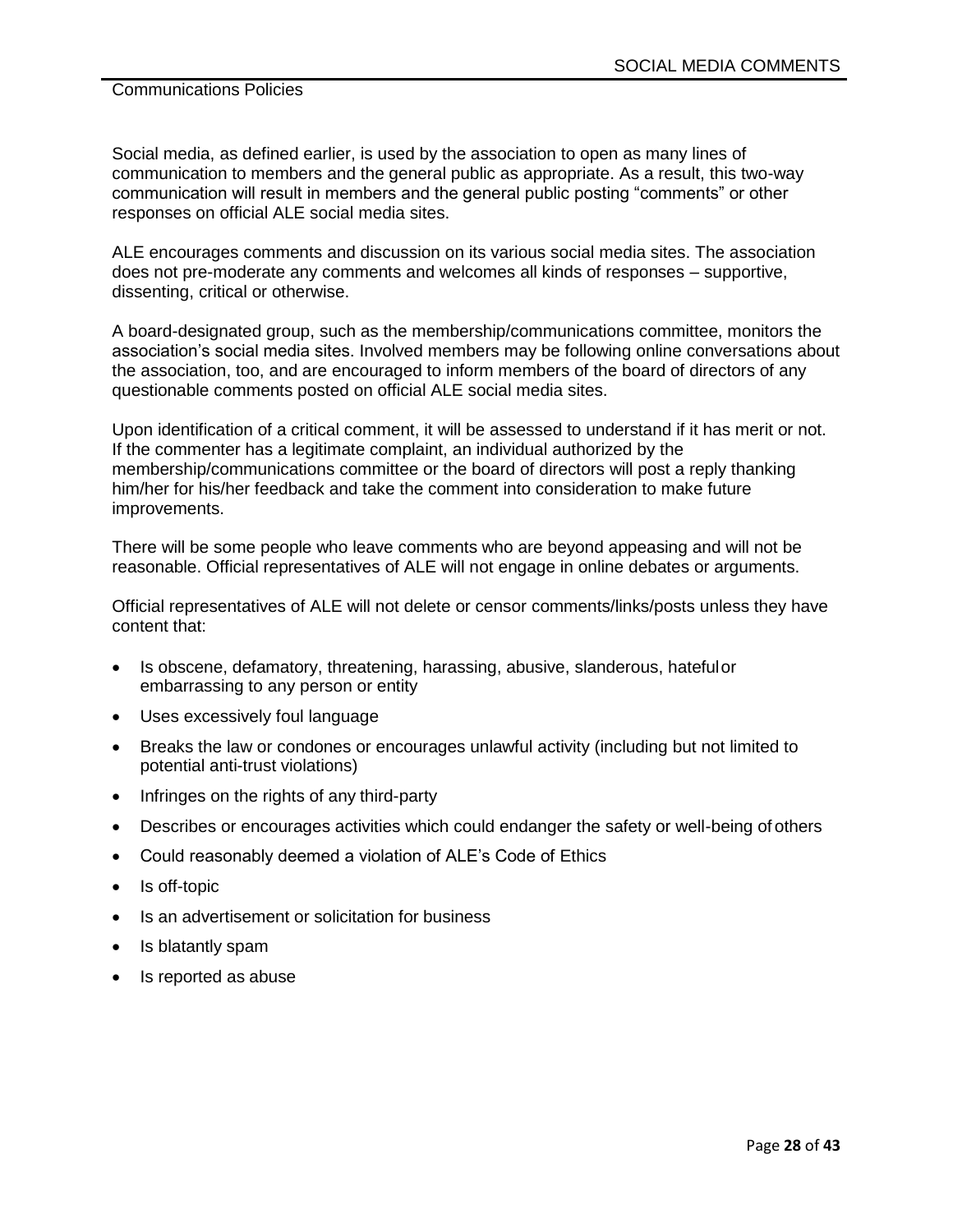#### Site Selection

To assist members in budgeting/planning and to allow sufficient time for hotel and logistical negotiations for ALE, the city in which the annual conference will be held will be set three years in advance (to the extent possible). The annual conference committee (with the assistance of the Past President and Secretary) will recommend to the board of directors for final approval a city to host the annual conference. Such recommendation will result from careful review of criteria including, but not limited to:

- Attendance at past ALE annual conferences held in that city
- Ease of travel to the city
- Major university(ies) with leadership programs in/near the city
- Activities available to attendees
- The geographic distance from other recent ALE annual conference cities
- Typical travel, food, and lodging costs for that city

#### *Local institution(s) liaison(s)*

Once a city has been selected as the site for a ALE annual conference, the annual conference Chair will reach out to ALE members to secure liaisons between the association and universities/institutions in or near the host city.

#### Theme Selection

The annual conference committee will recommend to the board of directors for final approval a theme for the next annual conference. Such recommendation will result from careful review of criteria including, but not limited to:

- Current leadership topics
- Current events
- Location of the conference
- Themes of other conferences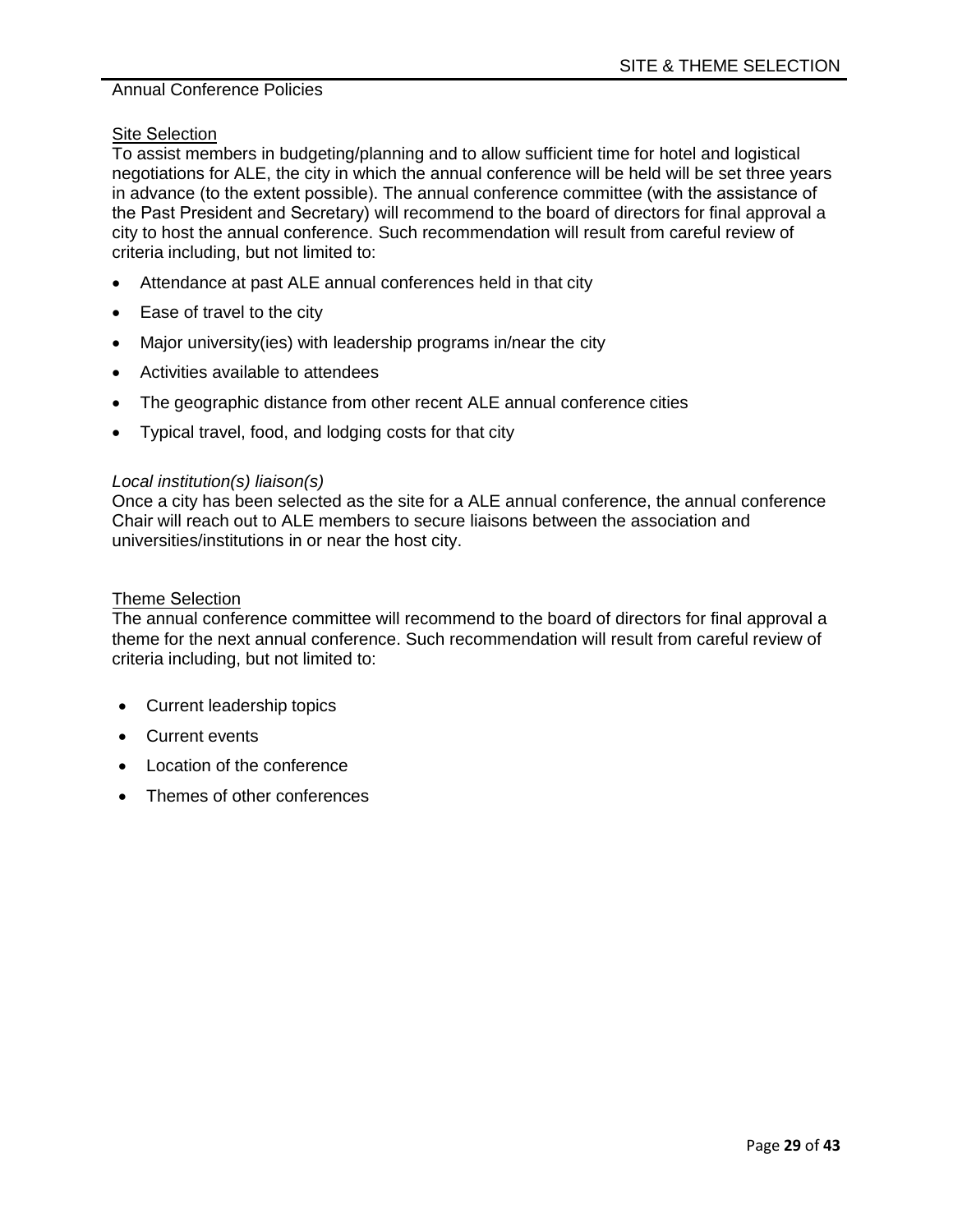#### **Registration**

All individuals wishing to attend the ALE annual conference must register. Member and nonmember registration rates are set as part of the annual operating budget process. If financially feasible, discounted registration rates will be available for student members.

All conference attendees, including presenters and speakers, must wear the appropriate conference identification at all conference events. Onsite registration for the conference is available.

Registration payment is required within 30 days of registering. Unpaid registrations beyond 30 days are subject to deletion with or without notice to the registrant.

As part of the budgeting process, the annual conference committee will work with the audit and finance committee to recommend to the board of directors what the conference registration will include, if spouse/guest rates will be offered and what those will include, and what special events may require separately priced tickets as well as what those ticket prices should be.

With the exception of keynote speakers and as may be included in sponsorship packages, all conference attendees must pay the full conference fee applicable to their status (regular members, student members, nonmembers), regardless of the amount of time spent at the conference. Exceptions to this policy may be made by the board of directors from time-to-time on a case-by-case basis if extenuating circumstances arise.

#### Refunds

Annual conference cancellation requests must be sent to the annual conference committee chair via email. Such requests made a minimum of seven (7) days prior to the start of the conference will result in a refund of applicable registration payments, less a \$75 fee. Cancellations made less than seven (7) days but more than forty-eight (48) hours prior to the start of the conference will result in a refund of applicable registration payments, less a \$150 fee. Cancellations made with forty-eight (48) hours or less notice will receive no refund. Cancellations without a written request are considered "no shows" and will not receive refunds. Exceptions to this policy may be made by the board of directors from time-to-time on a case-bycase basis if extenuating circumstances arise.

#### Annual Conference Scholarships

ALE will award up to four (4) scholarships each year to outstanding graduate and undergraduate students who attend and present at the annual conference. Each scholarship is for one student registration fee to the annual conference.

- Applicants must be students in good academic standing at the time of the conference.
- Applications must be supported by a faculty member at the students' institutions.
- Past recipients of ALE Conference Scholarships (at either the undergraduate or graduate level) are not eligible.
- Scholarship recipients are required to present or co-present at the annual conference.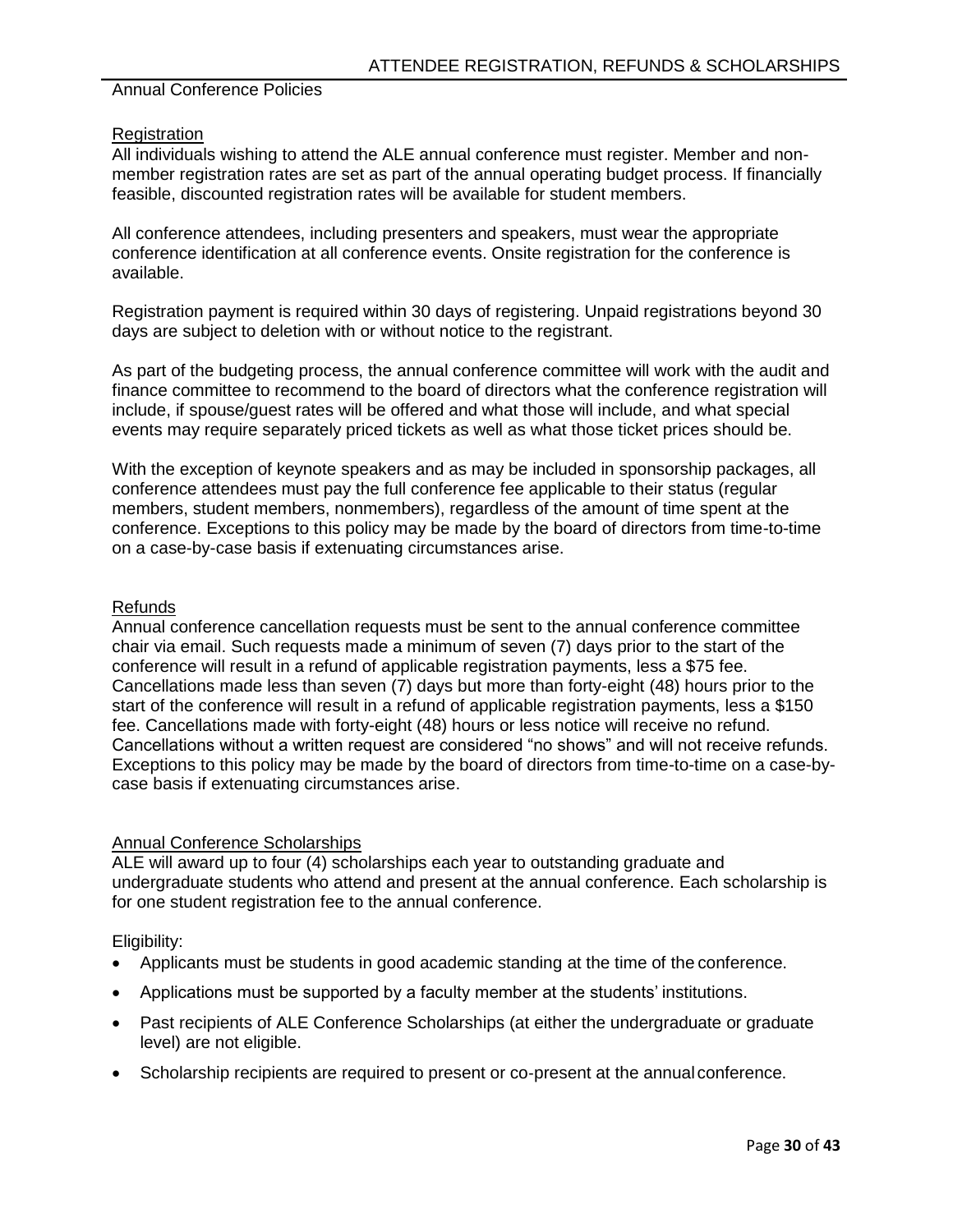The conference committee coordinates the ALE annual conference call for proposals (CFP) and conference track decisions. The CFP outlines the submission requirements which include submission deadlines, specific track guidelines, and formatting requirements as determined by the conference committee.

The committee will assign one of its members to manage concurrent session coordination for each annual conference. This individual will, among other duties, assign track chairs. Track chairs must be current ALE members.

The lead author for each accepted submission will be notified of the acceptance on or before May 1. The date and time of the presentation will be determined by the conference committee in its creation of the conference schedule, and the lead author will be notified of the presentation date/time as soon as it is finalized. It is the responsibility of the lead author to notify any and all other authors of the accepted submission as well as the date/time of the presentation. All presenters are responsible for registering for the conference and making travel arrangements to ensure attendance at the assigned presentation day/time.

#### Financial Hardship

Members experiencing financial hardship are encouraged to reach out to the ALE President or immediate Past-President if they would like to request short-term modifications to their membership dues or conference registration. The President and immediate Past-President, on behalf of the board, will consider such requests as they are received and determine whether accommodations can be made.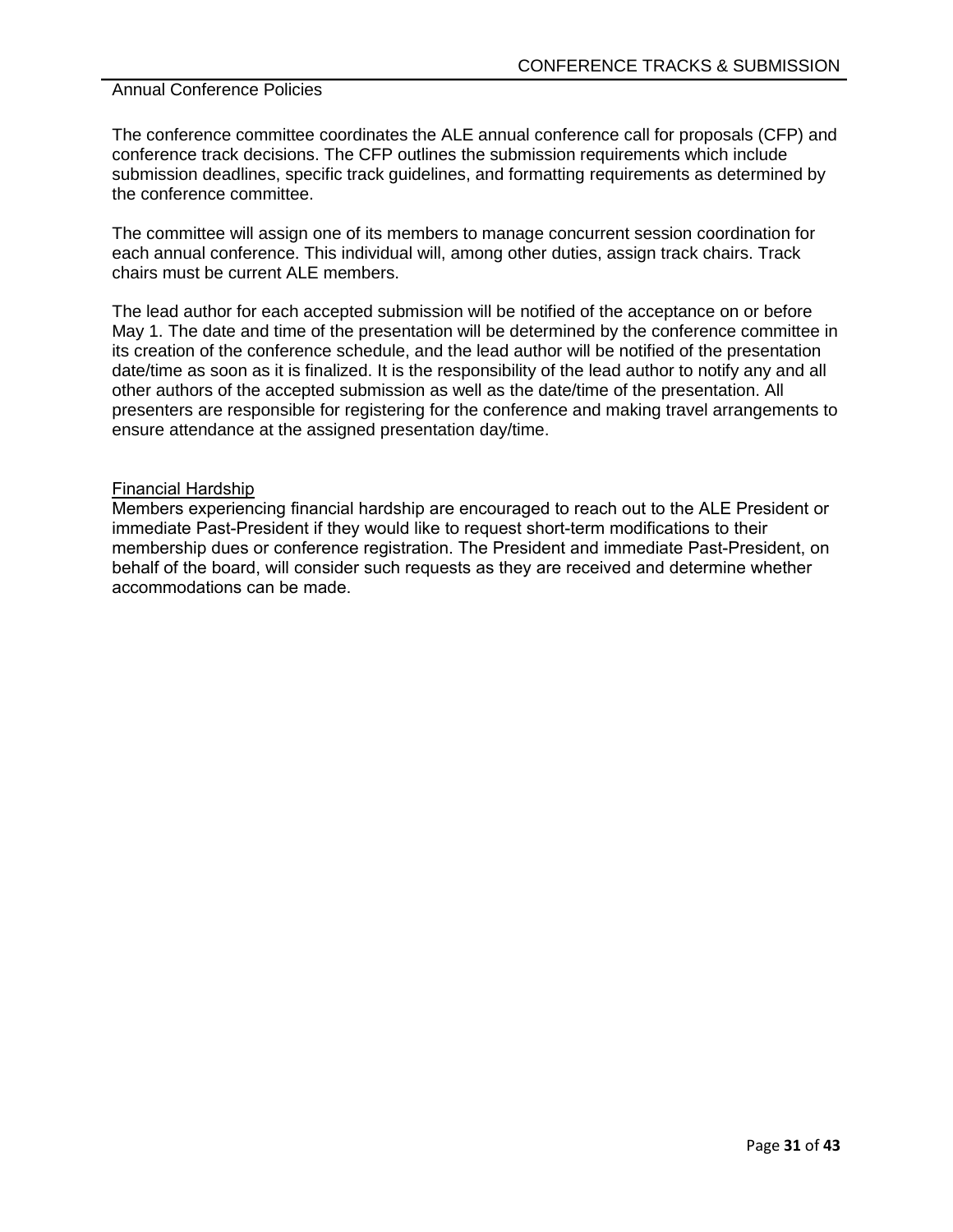#### Proposal Reviewers

All submissions for presentation at the annual conference will be blind reviewed. Reviewers for conference proposals for each track will be solicited by a member of the annual conference committee. Reviewers will not be assigned to review any proposals in the track which they may have submitted a conference proposal(s). The coordinator of concurrent sessions will work with the track chairs to disseminate the conference proposals for review. Reviewer determinations regarding the dispensations of submissions are (accept/decline) final and do not need approval of the conference committee or ALE board of directors.

## **Session Moderators**

The annual conference committee may solicit session moderators who will welcome session presenters and participants as they enter the conference session, introduce the sessions/presenters, keep time, and assist in facilitating dialogue/questions (if time permitted) during the concurrent session presentations. Session moderators are annual conference attendees who volunteer their time to serve in this capacity. Session moderators are trained via an online session prior to the conference.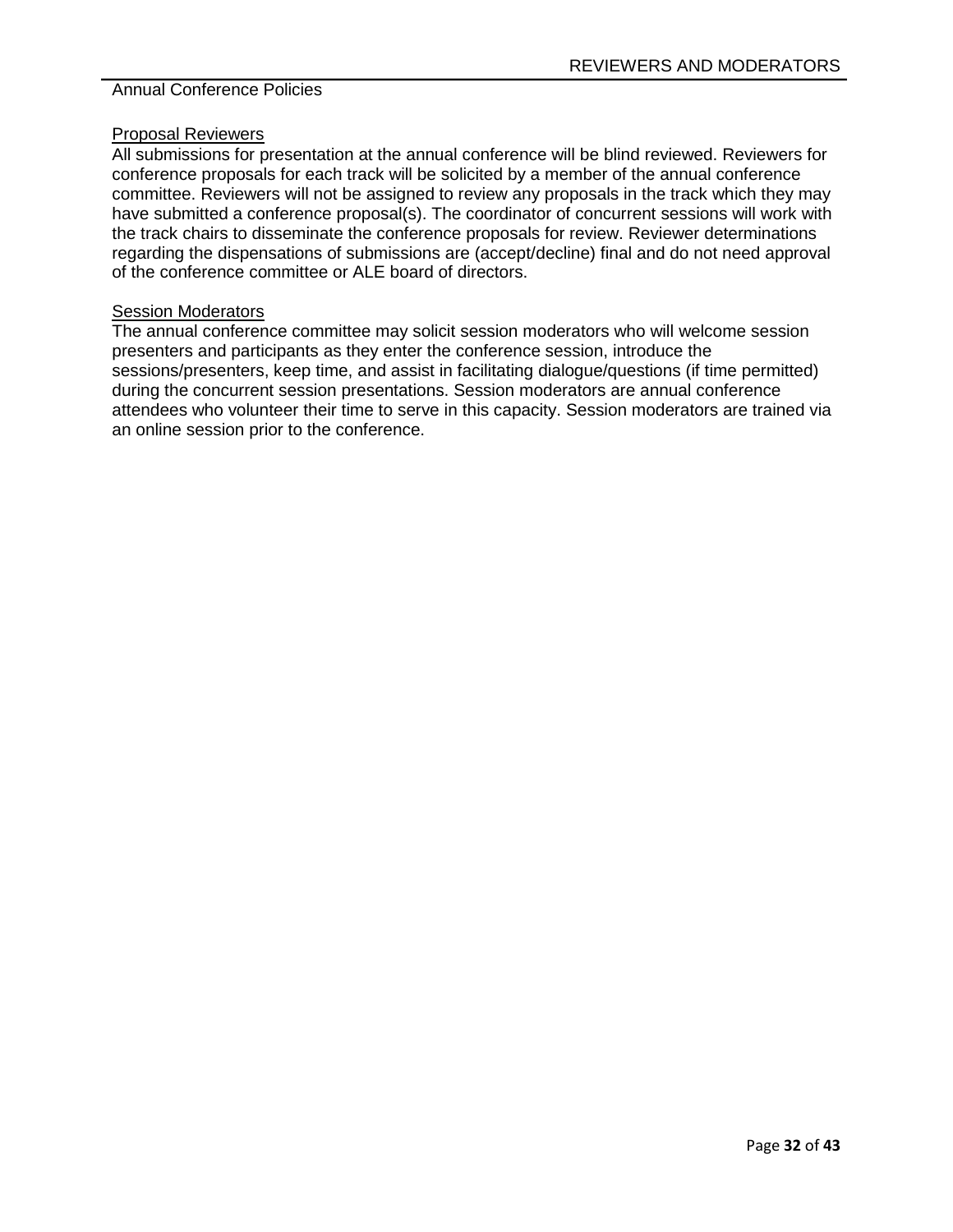Exhibitors and sponsors help support the ALE annual conference and subsequently ALE initiatives. Rates and benefits for exhibitors and sponsors are approved the full ALE board. Exhibitors and sponsors may be members or non-members of ALE.

Customized offerings are intended to create the most mutually beneficial relationship between exhibitors/sponsors and ALE, and as such a sponsorship agreement is required. The annual conference chair and exhibitor/sponsor will sign the agreement and an invoice will be generated. The agreement will specify the rights and responsibilities of each party and is binding.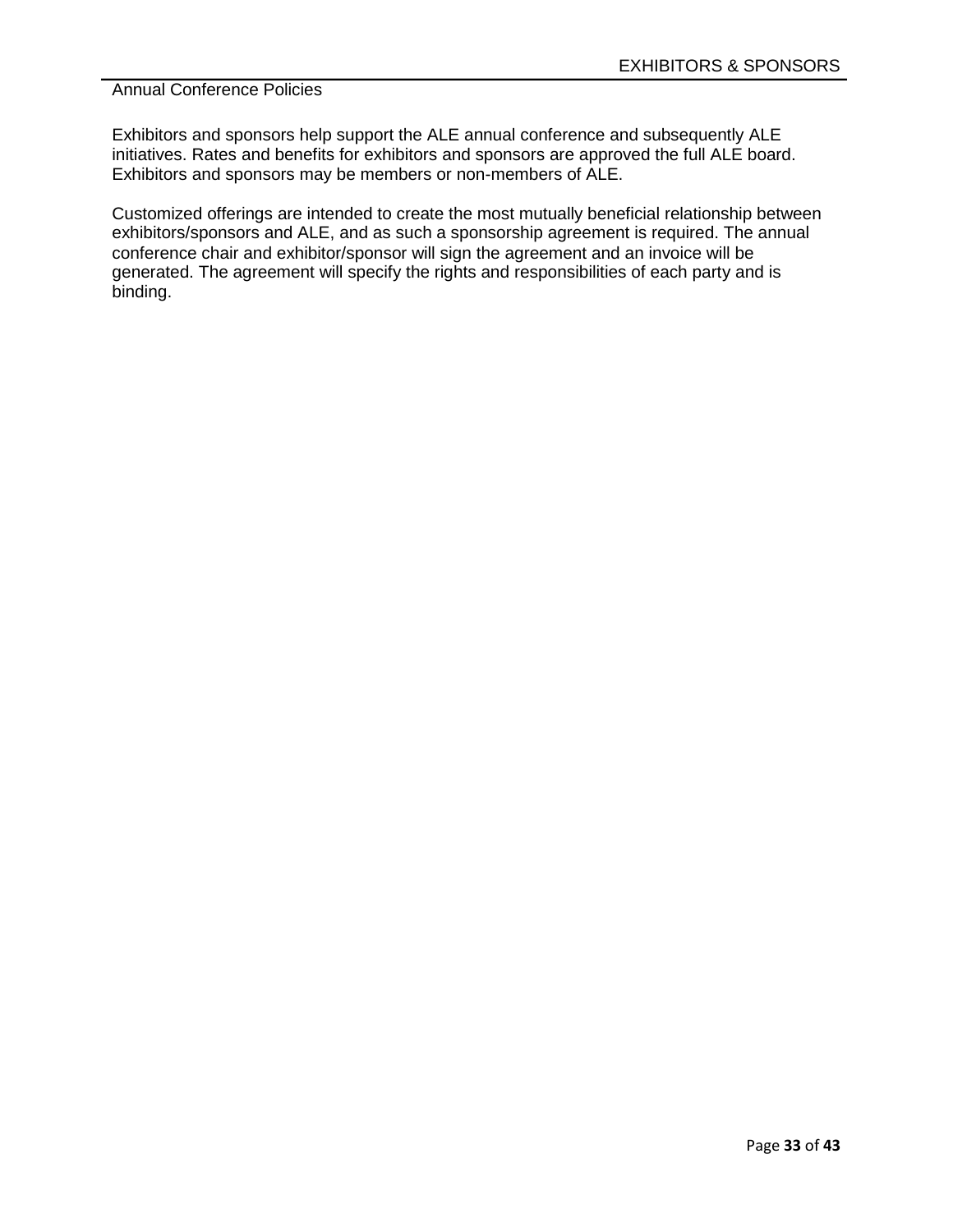ALE Awards recognize talented and diverse ALE members who are setting the standard for leadership education through the exchange and development of quality ideas, scholarship, and practice. Award application packets are updated each year by the annual conference committee (through an awards sub-committee if the committee finds such a smaller group most beneficial for this purpose) and made available to ALE members in mid-February with the deadline for submission in mid-April. A team of reviewers established by the annual conference committee (or its awards sub-committee) carefully considers each nomination and makes final determinations regarding the honorees. The awards are presented during the annual conference.

# ALE Rising Star: Early Career Leadership & Service Award

This award recognizes an early career ALE member whose leadership and service upholds and embodies the association's mission: to strengthen and sustain the expertise of professional leadership educators.

Eligibility:

- Applicants must be ALE members in good standing at time of award application submission.
- Applicants must have achieved less than 5 years of professional service in their respective field.
- Applicants may not have already received the award.
- Applicants may self-nominate or be nominated by another member of ALE.
- Applicants must provide two letters of recommendation (one being the nominator, if not self-nominated). It is strongly preferred this recommendation letter comes from an ALE member. One is strongly preferred to be from an ALE member, and one can be from a colleague/supervisor/former or current student.
- Applicants must have made a significant contribution of leadership and service to the Association of Leadership Educators and/or the field of leadership education.

#### ALE Distinguished Leadership & Service Award

This award recognizes an experienced ALE member whose leadership and service upholds and embodies the association's mission: to strengthen and sustain the expertise of professional leadership educators.

- Applicants must be ALE members in good standing at time of award application submission.
- Applicants must have achieved 10 years of professional service in their respective field.
- Applicants may not have already received the award.
- Applicants may self-nominate or be nominated by another member of ALE.
- Applicants must provide two letters of recommendations (one being the nominator, if not self-nominated). One is strongly preferred to be from an ALE member and the other can be from a colleague/supervisor/former or current student.
- Applicants must have made a significant contribution of leadership and service to the Association of Leadership Educators and/or the field of leadership education.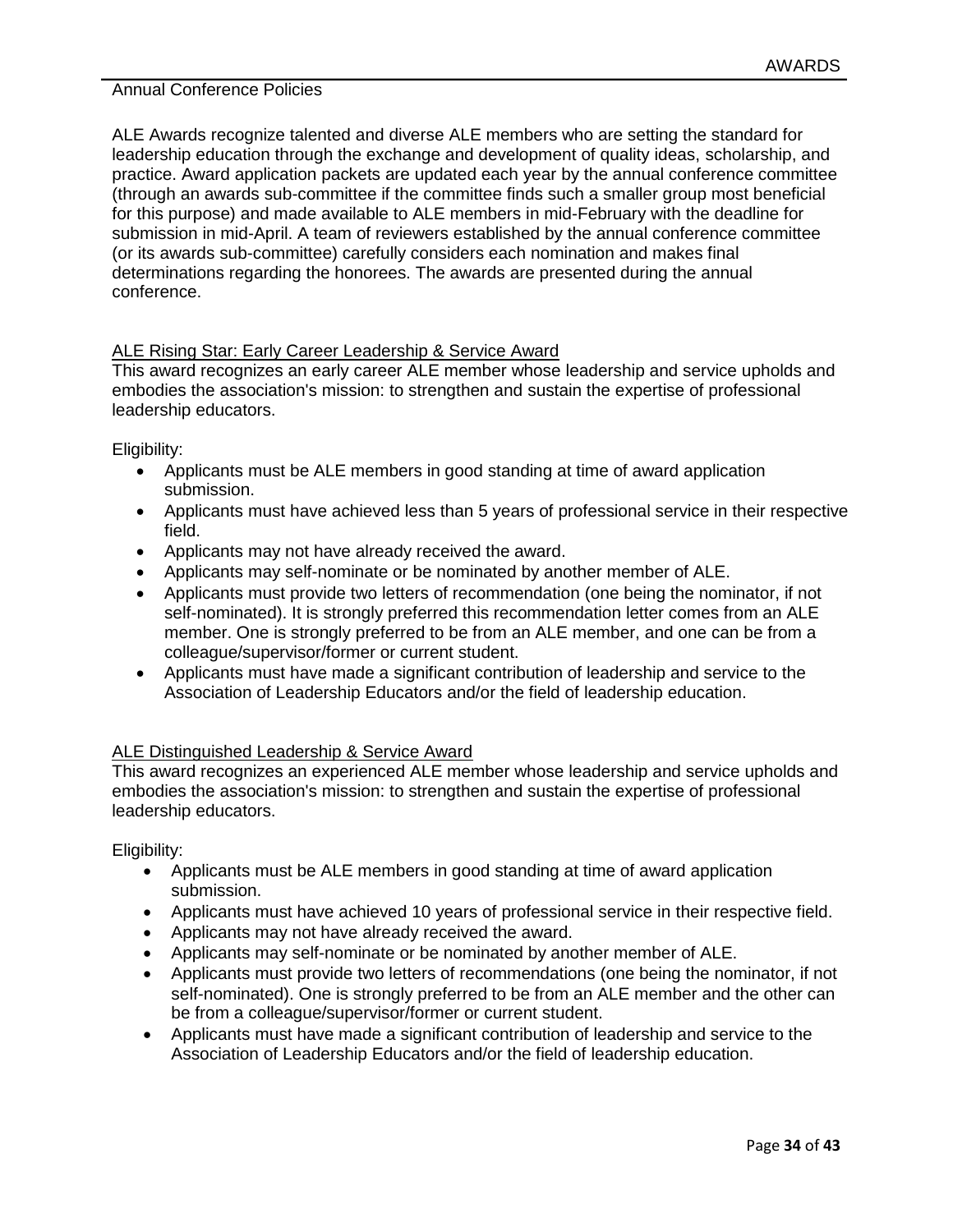## The Robin Orr Outstanding Practitioner Award

This award recognizes a distinguished practitioner for their significant accomplishments and contributions to leadership education and related fields.

Eligibility:

- Applicants must be ALE members in good standing at time of award application submission.
- Applicants must have achieved 5 years of professional service in their respective field.
- Applicants may not have already received this award in the last 10 years.
- Applicants may self-nominate or be nominated by another member of ALE.
- Applicants must provide two letters of recommendations (one being the nominator, if not self-nominated). One is strongly preferred to be from an ALE member, and the other can be from a colleague/supervisor/former or current student.
- Applicants must have made significant contributions of leadership and service in their profession.

#### Peter Northouse Outstanding Teaching Award

This award recognizes an ALE member for their contribution to advancing leadership education through outstanding teaching and learning.

Eligibility:

- Applicants must be ALE members in good standing at time of award application submission.
- Applicants must have achieved 5 years of professional service in their respective field.
- Applicants may not have already received this award in the last 10 years.
- Applicants must provide two letters of recommendations (one being the nominator, if not self-nominated). One is strongly preferred to be from an ALE member, and the other can be from a colleague/supervisor/former or current student.
- Applicants must demonstrate innovative and quality teaching and learning practice.
- Applicants should be employed in a professional role that includes significant teaching.

#### Sage Publications Outstanding Scholar Award

This award recognizes an ALE member for their contribution to advancing leadership education through their scholarship.

- Applicants must be ALE members in good standing at time of award application submission.
- Applicants must have achieved 5 years of professional service in their respective field.
- Applicants may not have already received this award in the last 10 years.
- Applicants must provide two letters of recommendation. One is strongly preferred to be from an ALE member, and the other can be from a colleague/supervisor/former or current student.
- Applicants must have made a significant contribution to leadership teaching, research, and practice through their scholarship.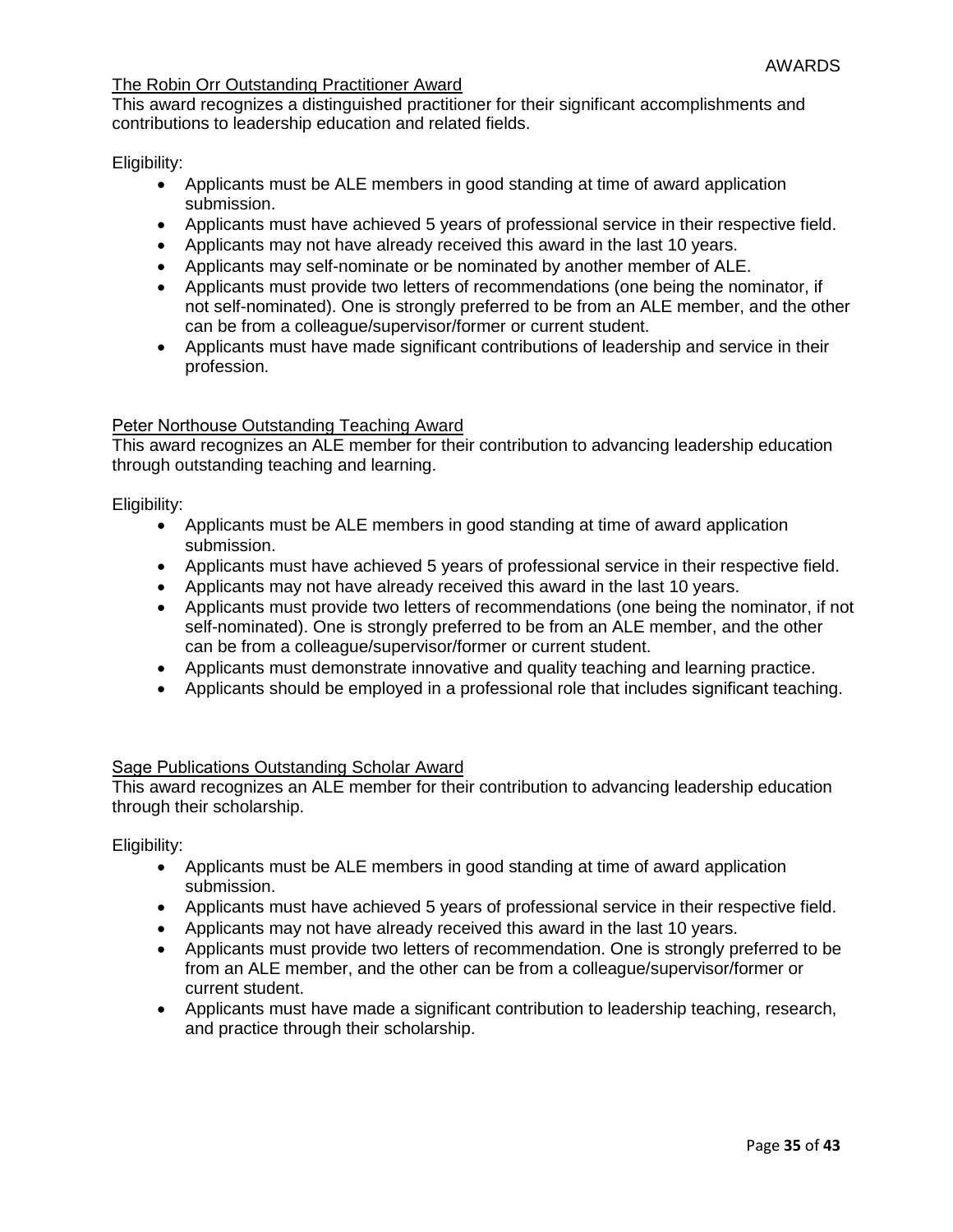## ALE Outstanding Program Award

This award is designed to recognize outstanding leadership programs developed or implemented by ALE members. Two separate recipients will be selected:

- One to a leadership major, minor, certificate program, and/or academic course. The primary purpose of the program is to provide academic credit.
- One to a leadership workshop/conference or other non-credential program, youth development program, adult leadership development program, community leadership program, and/or other leadership development program. The primary purpose of the program is to provide an out-of-classroom or co-curricular experience.

- Program developer(s) must be ALE members in good standing at time of award application submission.
- Applicants may not have already received this award in the last 5 years.
- The program must have data that substantiates impact on individuals, organizations, institutions, and/or communities.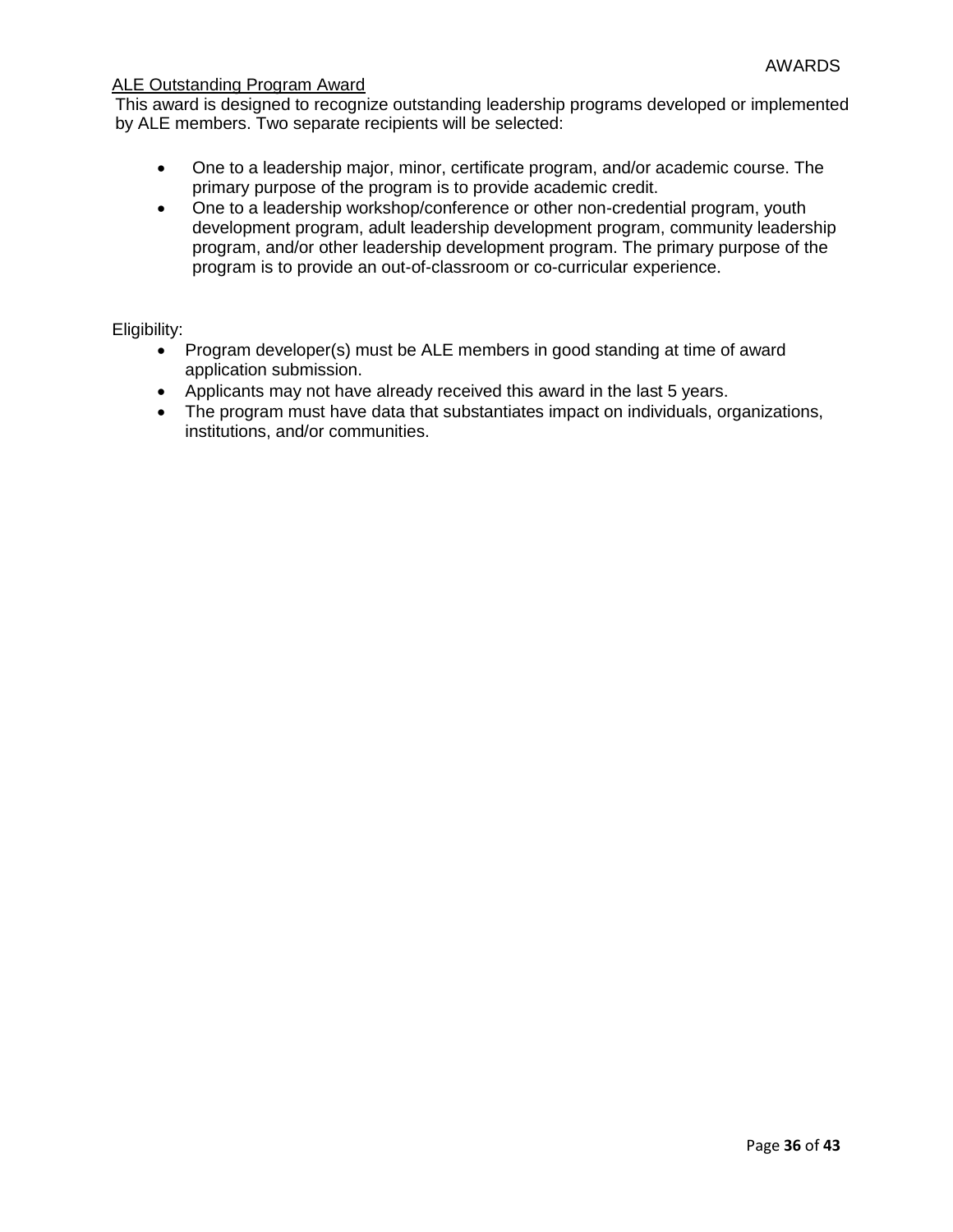## **Other Policies**

While funds are limited and the accountability for funds spent is high, the association offers reimbursement for travel expenses incurred by volunteer leaders to accomplish association objectives as follows:

*Board of Directors* and *Journal of Leadership Education* (*JOLE*) Editorial Advisory Board (EAB) – mid-year, in-person meetings of the board of directors and *JOLE* EAB, held at the hotel scheduled to host the next annual conference, allows for robust debate as well as efficient and productive decision-making regarding ALE and *JOLE* issues and activities. A budget for such a meeting must be approved as a part of the annual operating budget, and travel expenses associated with the meeting may be reimbursed up to a maximum of \$500/person and cannot exceed the actual travel expenses incurred. Reimbursable travel expenses include:

- Commercial transportation at coach rate
- Private automobile if the meeting location is in reasonable driving distance
- Rental car, unless local transit is adequate
- Ground transportation to/from hotel and airport
- Parking charges during meeting-related use of a private or rental automobile
- Toll charges incurred during meeting-related travel
- Lodging

The reimbursement request and related documentation must be submitted to the treasurer within fourteen (14) days of returning home.

If approved in the budget, ALE may pay for the meal during working lunches, and the association may pay for one dinner out (all excluding alcoholic beverages) for all members of the board of directors an EAB in attendance. [NOTE: members of the board/EAB may bring guests to such a dinner; however, all expenses for a guest are the responsibility of the board/ EAB member s/he accompanies.]

*Chair of Annual Conference Committee* – in recognition of the significant role the chair of the conference committee puts into the event, complimentary lodging at the conference hotel may be provided.

ALE representatives for collaborative endeavors – the immediate past president and other formally appointed ALE members representing the association in approved collaborative endeavors may request reimbursement for travel expenses (as outlined above) to attend meetings of the collaborative groups they represent. Such requests will be considered on a case-by-case basis, and if the ALE budget allows, reimbursement of actual travel expenses may be made, not to exceed \$500 per occasion.

*Reimbursement for Site Selection Trips* - In the course of their duties two board members (or their designees) are allowed to be reimbursed for reasonable expenses delineated above, along with meals on days of trip, for a site visit to the Board approved city.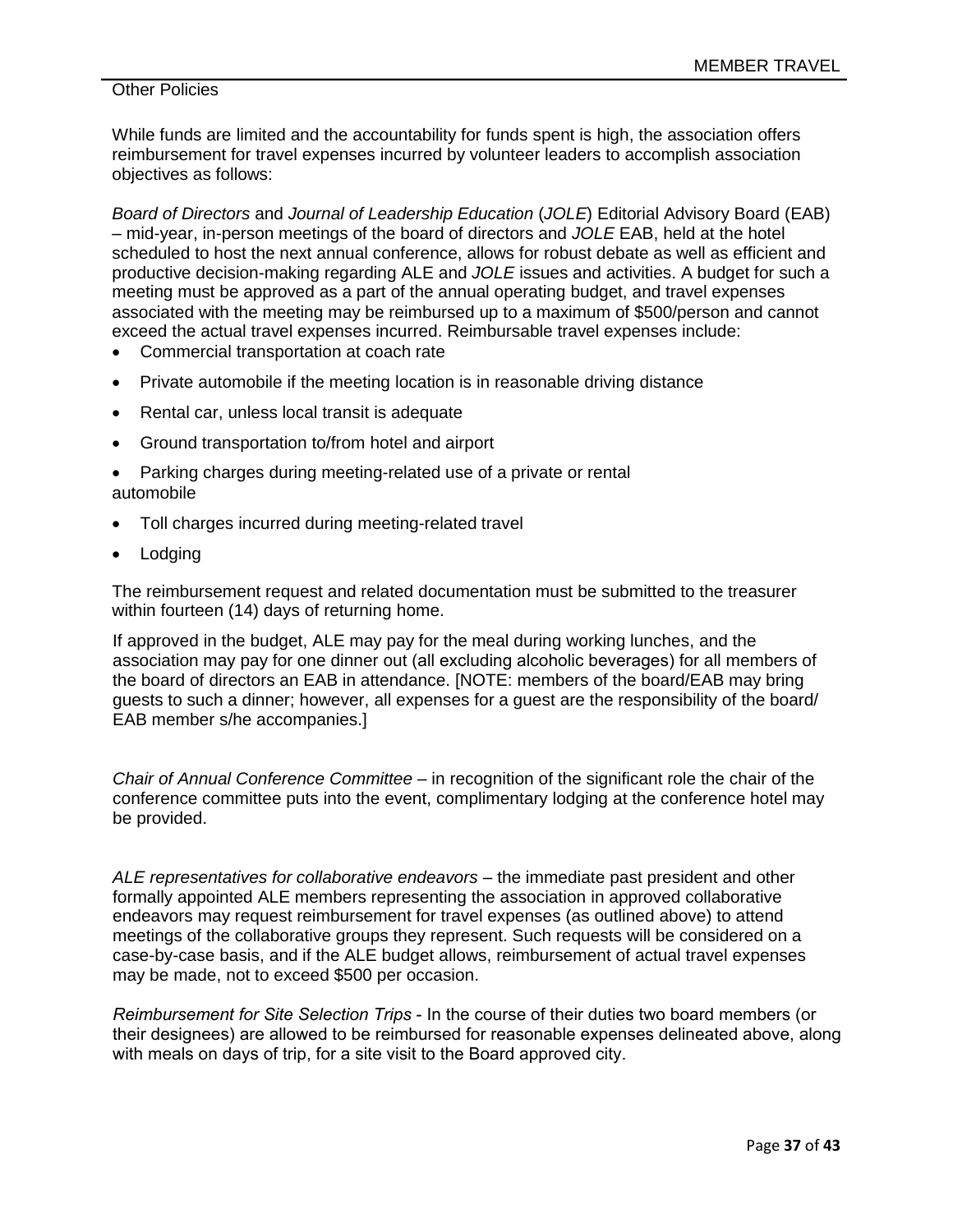## Other Policies

From time-to-time ALE receives requests from researchers who wish to invite ALE members and/or their institutions to participate as subjects in scholarly research. Outreach through ALE to its members is a privilege of membership; therefore, such research requests will be granted only for current ALE members and under the following conditions:

- The research must have been approved or exempted by the Institutional Review Board (IRB) of the requestor's institution, including the acknowledgement that the researcher will follow ethical practices for research using human subjects.
- The requestor must submit a brief description of the research project, a copy of the IRB approval or exemption, the email text the requestor wishes sent to ALE members, and a copy of the instrument the requestor intends to use for data collection.
- The materials must be received by the ALE board of directors at least 30 days prior to the intended date of outreach to ALE members.
- ALE will not release member contact information; rather, the invitation to participate in a member's research project as outlined herein will come from ALE. This invitation will include notice to members that participation is completely voluntary and that the decision to or not to participate, as well as any information provided for the purposes of the research, will in no way impact a member's standing with ALE.
- The ALE board of directors will review each such submitted request at its next scheduled meeting after receipt.
- If all requested materials are provided, the ALE board will not unduly withhold permission for the request to go to ALE members. However, if the ALE board has any questions or concerns, those will be posed to the requestor and any request to members will be delayed until the board has complete information and is confident that the request to participate in the study will not harm ALE members or their institutions.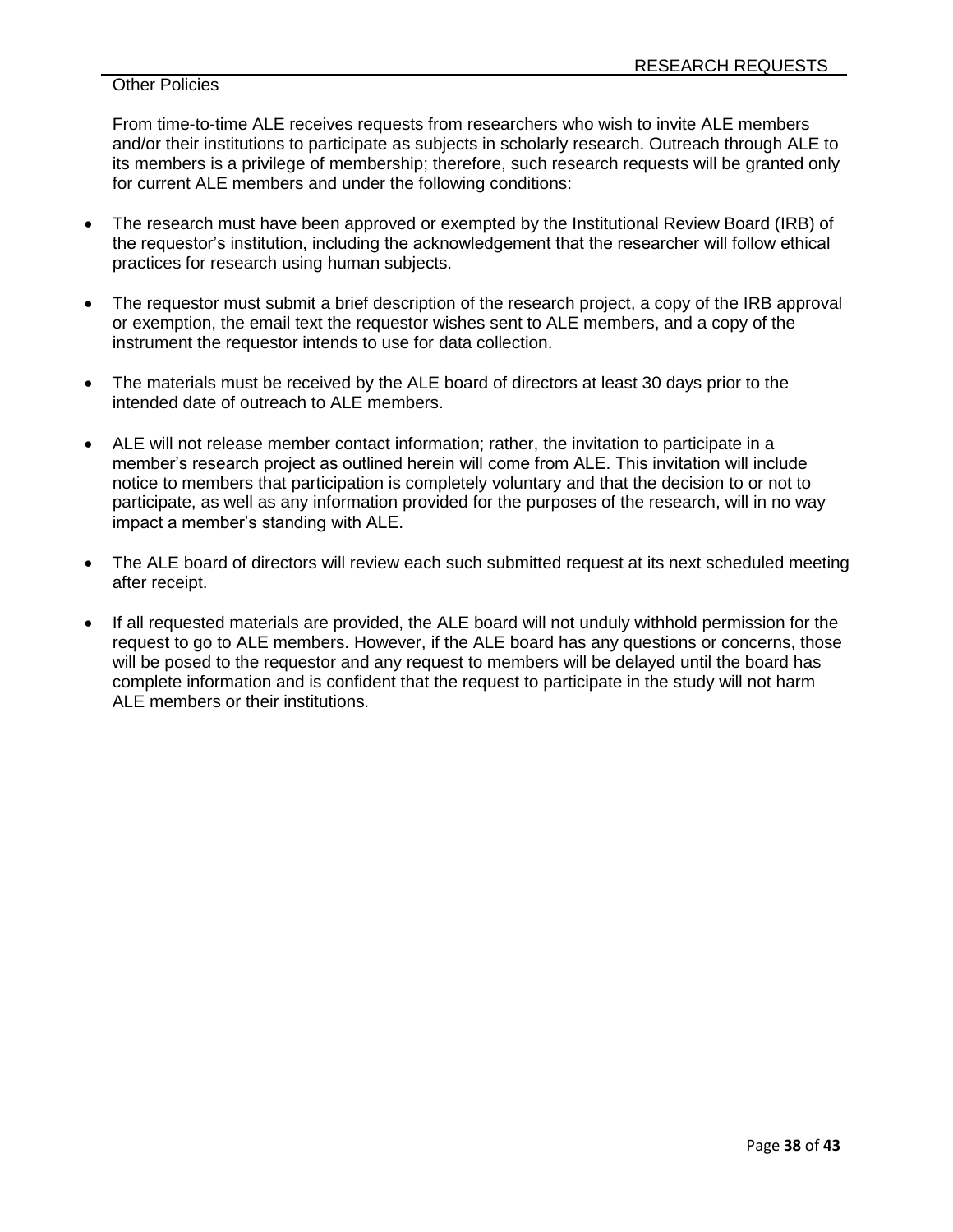The Association of Leadership Educators (ALE) supports and will comply with all applicable federal and state antitrust laws, and will avoid engaging in activities that could result in noncompliance by an association member or employee. The association and its members will follow the guidelines set forth below:

- 1. Meetings of ALE members, boards or committees shall be held only for proper purposes.
- 2. Meetings shall adhere to an agenda circulated to those expected to be in attendance.
- 3. Minutes of meetings shall accurately report actions taken.
- 4. No secret or impromptu meetings shall be held at any time.
- 5. At meetings, members will not discuss salary or program rates, tenure requirements, or any other subject that might be construed as tending to (a) raise, lower, or stabilize prices; (b) regulate production; (c) allocate markets; (d) encourage boycotts; (e) foster unfair trade practices; (f) assist in monopolization; or (g) in any way violate federal, state, or applicable international trade regulations and antitrust laws.
- 6. All ALE services shall be made available on a reasonable basis to all members, allowing that certain forms of participation may be available only to particular categories of membership and that those services shall be made available on a reasonable basis to all members within an eligible category.
- 7. Membership in ALE shall be available to all who qualify according to the association's bylaws and policies.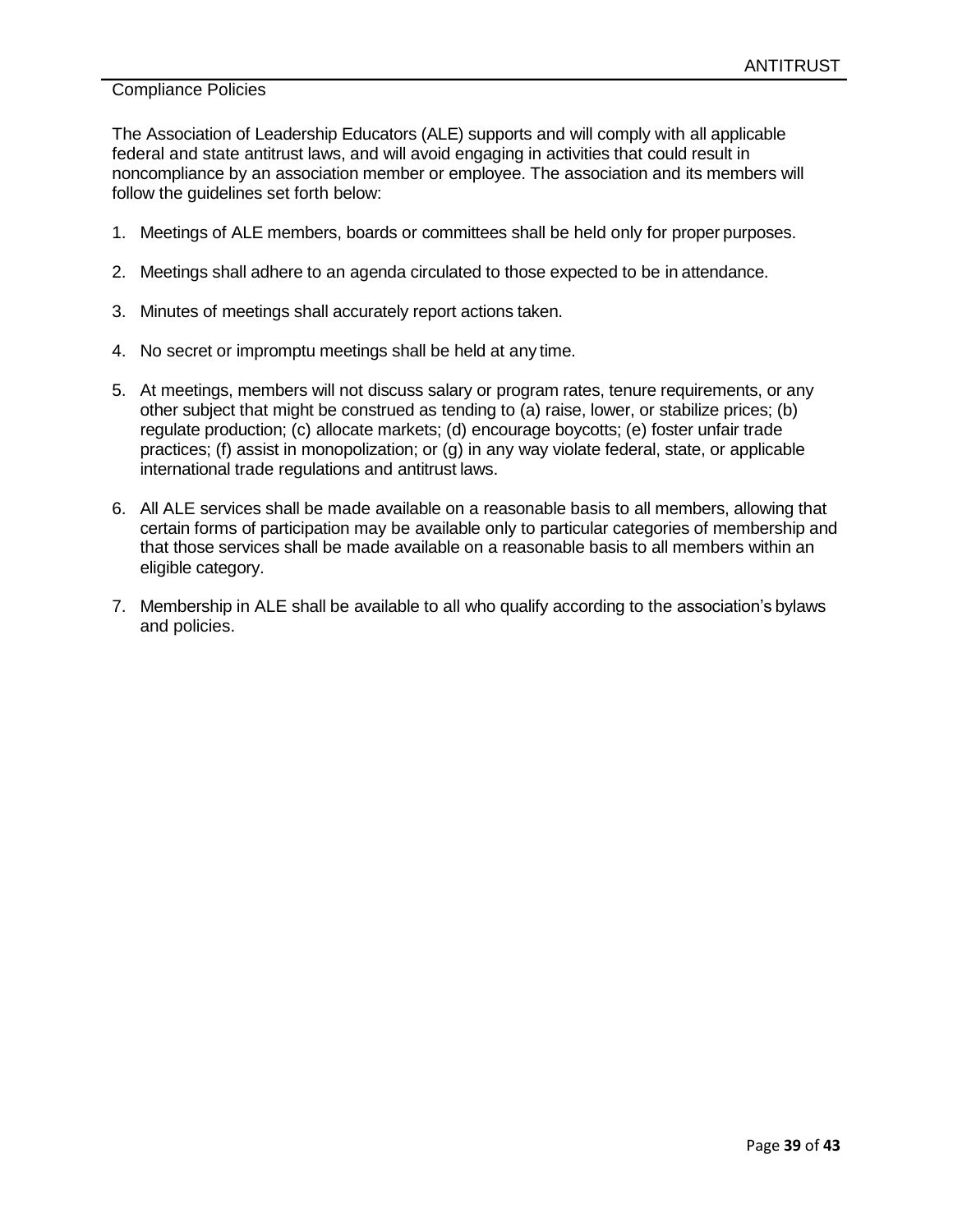ALE shall retain records for the period of the immediate or current use, unless longer retention is necessary for historical reference or to comply with contractual or legal requirements. **Records and documents outlined in this policy include paper, electronic files (including emails) regardless of where the document is stored, including but not limited to cloud storage, network servers, desktop or laptop computers, and handheld computers or other wireless devices with text messaging capabilities**. Any employee of ALE, or any other person who is in possession of records belonging to ALE who is uncertain as to what records to retain or destroy, when to do so, or how to destroy them should seek assistance from the president or secretary.

In accordance with 18 U.S.C. § 1519 and the Sarbanes Oxley Act, ALE shall not knowingly destroy a document with the intent to obstruct or influence an "investigation or proper administration of any matter within the jurisdiction of any department, agency of the United States…or in relation to or contemplation of such matter or case." If an official investigation is under way or even suspected, document purging must stop in order to avoid criminal obstruction. In order to eliminate accidental or innocent destruction, ALE has the following document retention policy:

| Type of                   | <b>Specific Record</b>                    | <b>Retention Period</b>     |
|---------------------------|-------------------------------------------|-----------------------------|
| <b>Record</b>             |                                           |                             |
| <b>Accounting Records</b> |                                           |                             |
|                           | <b>Annual Financial Statements</b>        | Permanent                   |
|                           | <b>Monthly Financial Statements</b>       | 3 years                     |
|                           | General Ledger                            | 12 years                    |
|                           | <b>Audit Records</b>                      | 7 years                     |
|                           | <b>Journal Entries</b>                    | 8 years                     |
|                           | <b>Special Reports</b>                    | 8 years                     |
|                           | <b>Canceled Checks</b>                    | 8 years                     |
|                           | <b>A/P Paid Invoices</b>                  | 8 years                     |
|                           | <b>Business Expense Reports</b>           | 8 years                     |
|                           | <b>Credit Card Receipts</b>               | 3 years                     |
|                           | Cash Receipts                             | 3 years                     |
|                           | A/R Invoices                              | 8 years                     |
|                           | Data of Acquired/Divested Assets          | Permanent                   |
|                           | Data for Non-Acquired/Non-Diverted Assets | 5 years                     |
|                           | <b>Accounts Payable</b>                   | 7 years                     |
|                           | <b>Accounts Receivable</b>                | 7 years                     |
|                           | <b>Audit Reports</b>                      | 7 years                     |
|                           | <b>Chart of Accounts</b>                  | Permanent                   |
|                           | Loan Documents                            | 7 years after final payment |
|                           | Purchase Orders                           | 7 years                     |
|                           | Stop Payment Orders                       | 3 years                     |
|                           | <b>Bank Reconciliations</b>               | 3 years                     |
| <b>Tax Records</b>        |                                           |                             |
|                           | Federal Tax Returns (not payroll)         | Permanent                   |
|                           | State & Local Tax Returns                 | Permanent                   |
|                           | Form 990/990-EZ & Supporting Documents    | Permanent                   |
|                           | Supporting Documentation for Taxes        | 4 years                     |
|                           | City & State Excise Tax Reports           | 5 years                     |
|                           | <b>Unclaimed Property Filings</b>         | 6 years                     |
|                           | 1099 Forms                                | 8 years                     |
|                           |                                           |                             |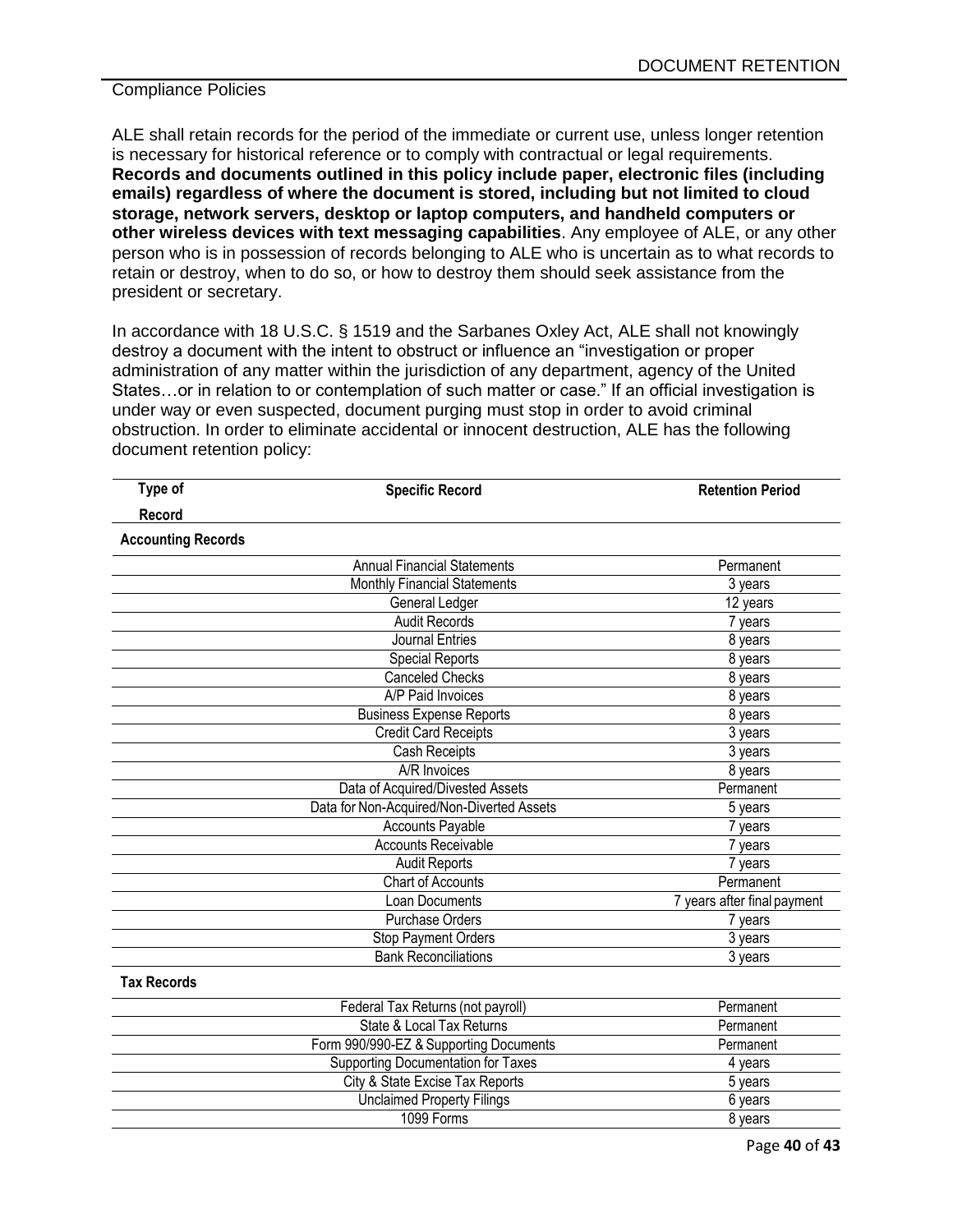| Payroll Taxes (W2, W3)                                                   | Permanent                   |
|--------------------------------------------------------------------------|-----------------------------|
| Payroll Taxes (Form 941, State Withholding Forms, State Unemployment     | 8 years                     |
| Returns)                                                                 |                             |
| <b>Payroll Records</b>                                                   |                             |
| Wage Rate Tables                                                         | 3 years                     |
| Wage                                                                     | 6 years                     |
| Salary                                                                   | 6 years                     |
| Payroll Deductions                                                       | 6 years                     |
| Time Cards or Forms                                                      | 5 years                     |
| W <sub>2</sub> Forms                                                     | 8 years                     |
| W4 Forms                                                                 | 8 years                     |
| Garnishments                                                             | 4 years after termination   |
| Payroll Registers                                                        | Permanent                   |
| <b>State Employment Forms</b>                                            | 4 years                     |
| State Unemployment Tax Records                                           | Permanent                   |
| <b>Cancelled Payroll Checks</b>                                          | 8 years                     |
| <b>Deductions Register</b>                                               | 8 years                     |
| Earnings Records                                                         | 8 years                     |
| Changes or Adjustments in Salary                                         | 8 years                     |
|                                                                          |                             |
| <b>Insurance Records</b>                                                 |                             |
|                                                                          |                             |
| Policies; Permanent Claims for Loss/Damage; Accident Reports; Appraisals | 5 years                     |
|                                                                          |                             |
| <b>Workplace Records</b>                                                 |                             |
| Incorporation Records (including Bylaws)                                 | Permanent                   |
| <b>Meeting Minutes</b>                                                   | Permanent                   |
| <b>Policy Statements</b>                                                 | Permanent                   |
| <b>Employee Directories</b>                                              | 5 years                     |
| <b>Legal Records</b>                                                     |                             |
| <b>General Contracts</b>                                                 | 3 years after termination   |
| Real Estate Contracts & Records                                          | Permanent                   |
| Personal Injury Records                                                  | 8 years                     |
| <b>Trademark Registration</b>                                            | Permanent                   |
| <b>Copyright Registration</b>                                            | Permanent                   |
| <b>Litigation Claims</b>                                                 | 5 years after close of case |
| Court Documents & Records                                                | 5 years after close of case |
| <b>Deposition Transcripts</b>                                            | 5 years after close of case |
| <b>Discovery Materials</b>                                               | 3 years after close of case |
| Leases                                                                   | 6 years after termination   |
|                                                                          |                             |
| <b>Personnel Records</b>                                                 |                             |
| Employment Applications (persons not hired)                              | 1 year                      |
| <b>Employment Applications (persons hired)</b>                           | 3 years following           |
|                                                                          | termination of employment   |
| Employee Resumes & Employment History                                    | 3 years following           |
|                                                                          | termination of employment   |
| Evaluations                                                              | 3 years following           |
|                                                                          | termination of employment   |
| Promotions, Raises, Reclassification, and Job Descriptions               | 5 years following           |
|                                                                          | termination of employment   |
| Disciplinary Warnings, Demotion, Lay-off & Discharge                     | 5 years following           |
|                                                                          | termination of employment   |
|                                                                          | Page 41 of 43               |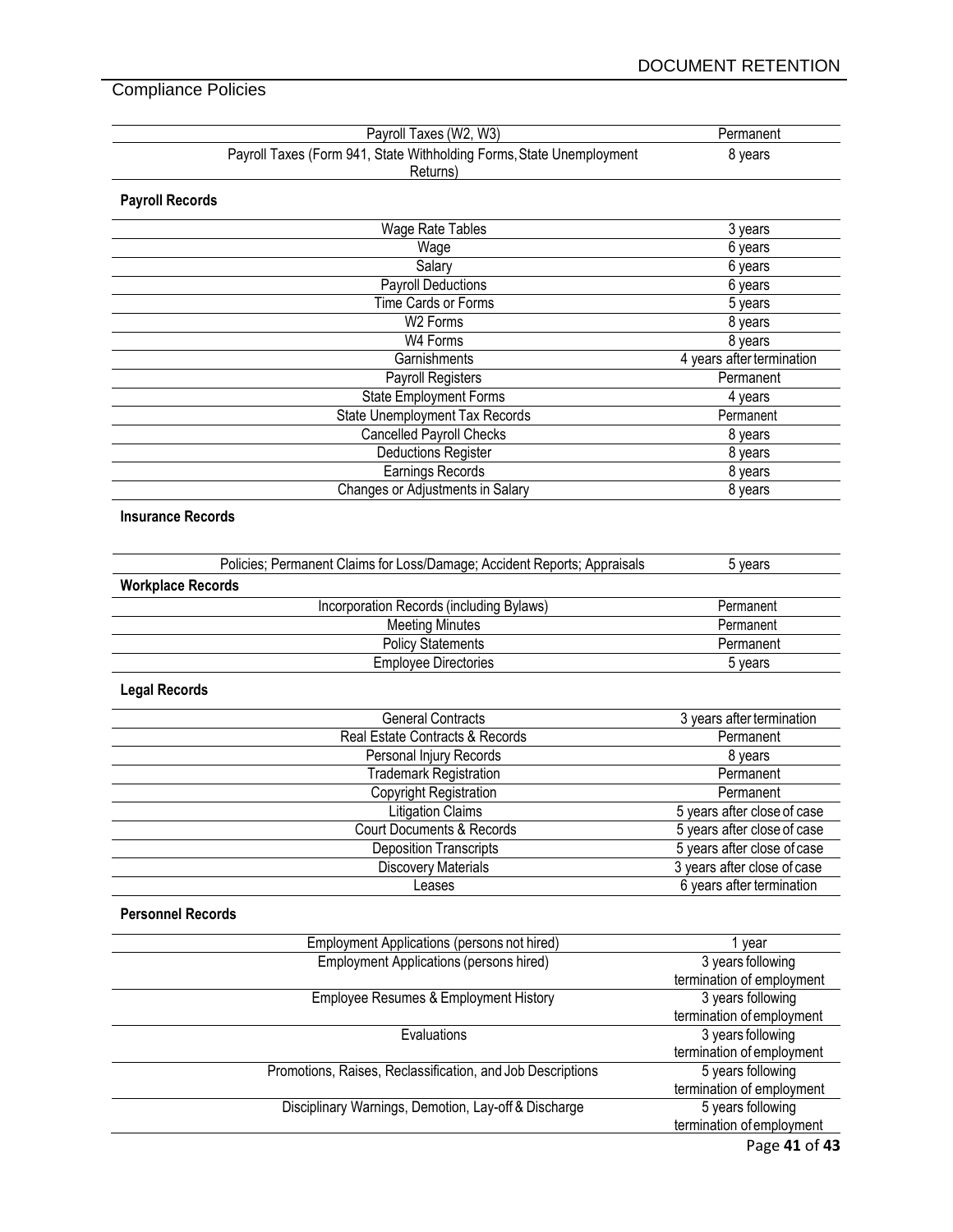| <b>Employment &amp; Termination Agreements</b> | Permanent      |
|------------------------------------------------|----------------|
| <b>Beneficiary Information</b>                 | Permanent      |
| Medical & Safety Records                       | 6 years        |
| <b>Accident Reports</b>                        | 6 years        |
| <b>Education Assistance</b>                    | While employed |
| <b>Sick Leave Benefits</b>                     | While employed |
| <b>Retirement Plans</b>                        | Permanent      |
| Incentive Plans (after expiration)             | 6 years        |
| Pension Plans                                  | Permanent      |

# Manuals Permanent<br>Standards Permanent<br>Permanent **Permanent** Correspondence **6 years** after manual or standard become obsolete